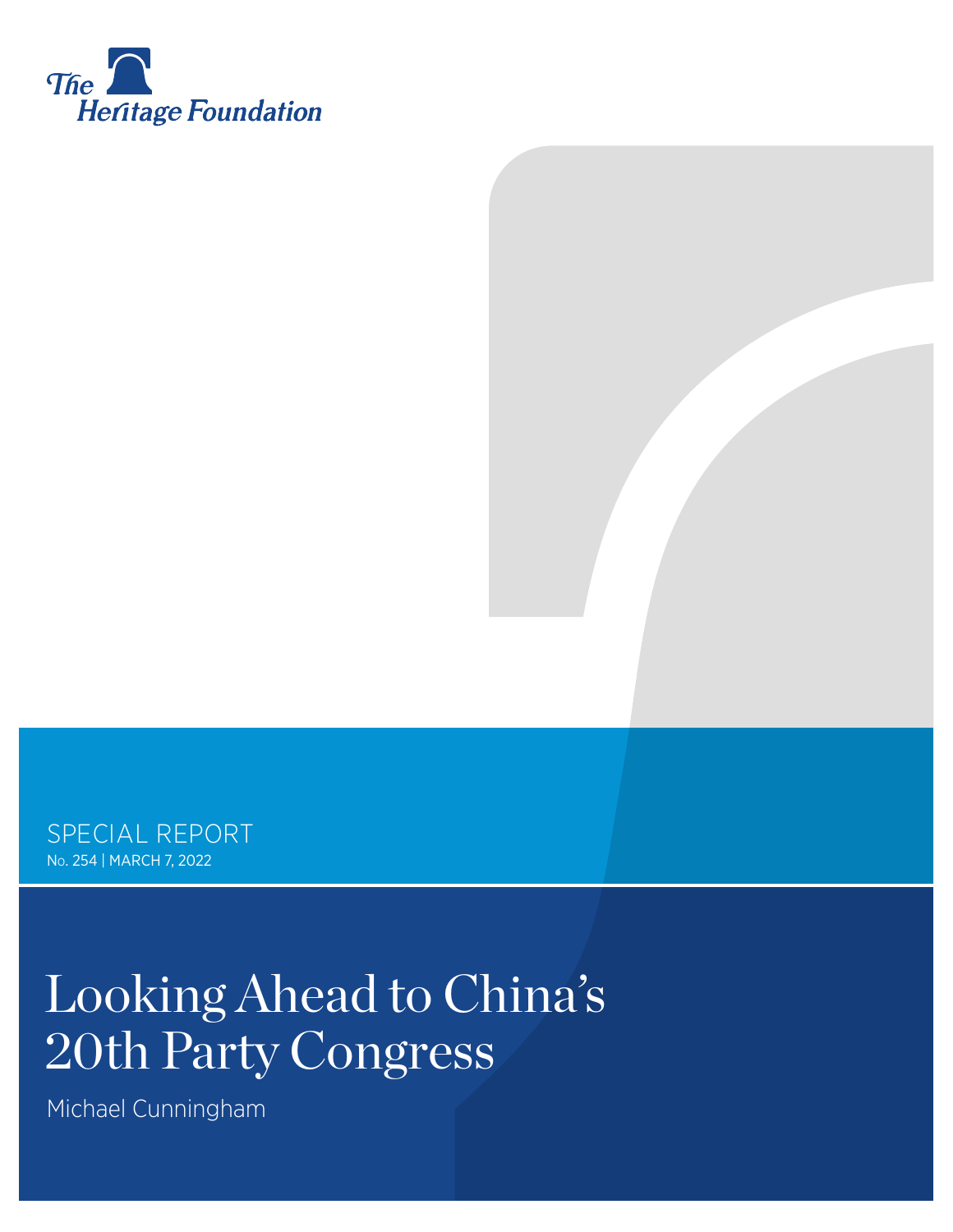

# Looking Ahead to China's 20th Party Congress

*Michael Cunningham*



ASIAN STUDIES CENTER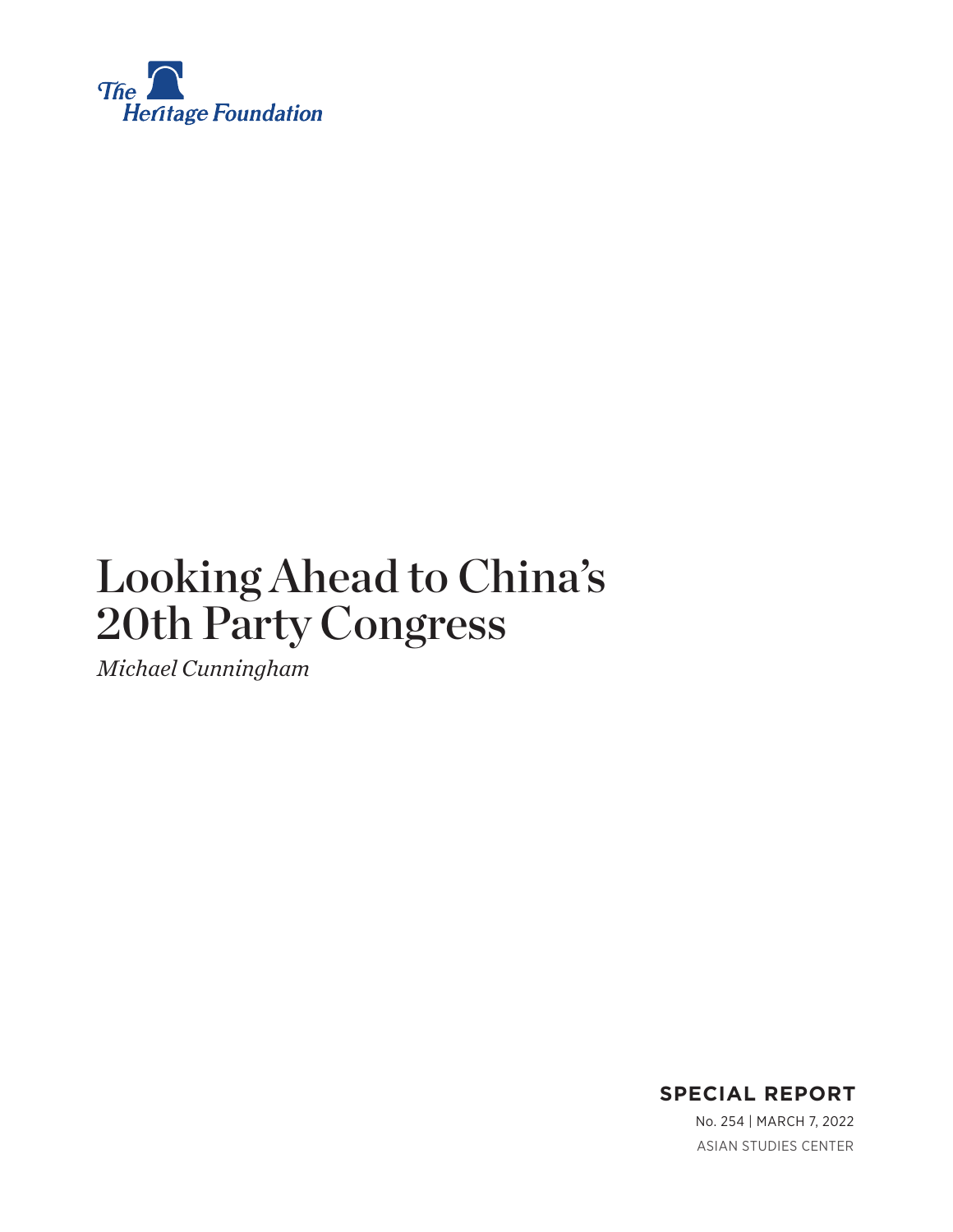## About the Author

Michael Cunningham is a Visiting Fellow in the Asian Studies Center, of the Kathryn and Shelby Cullom Davis Institute for National Security and Foreign Policy, at The Heritage Foundation.

This paper, in its entirety, can be found at **http://report.heritage.org/sr254**

The Heritage Foundation | 214 Massachusetts Avenue, NE | Washington, DC 20002 | (202) 546-4400 | heritage.org

Nothing written here is to be construed as necessarily reflecting the views of The Heritage Foundation or as an attempt to aid or hinder the passage of any bill before Congress.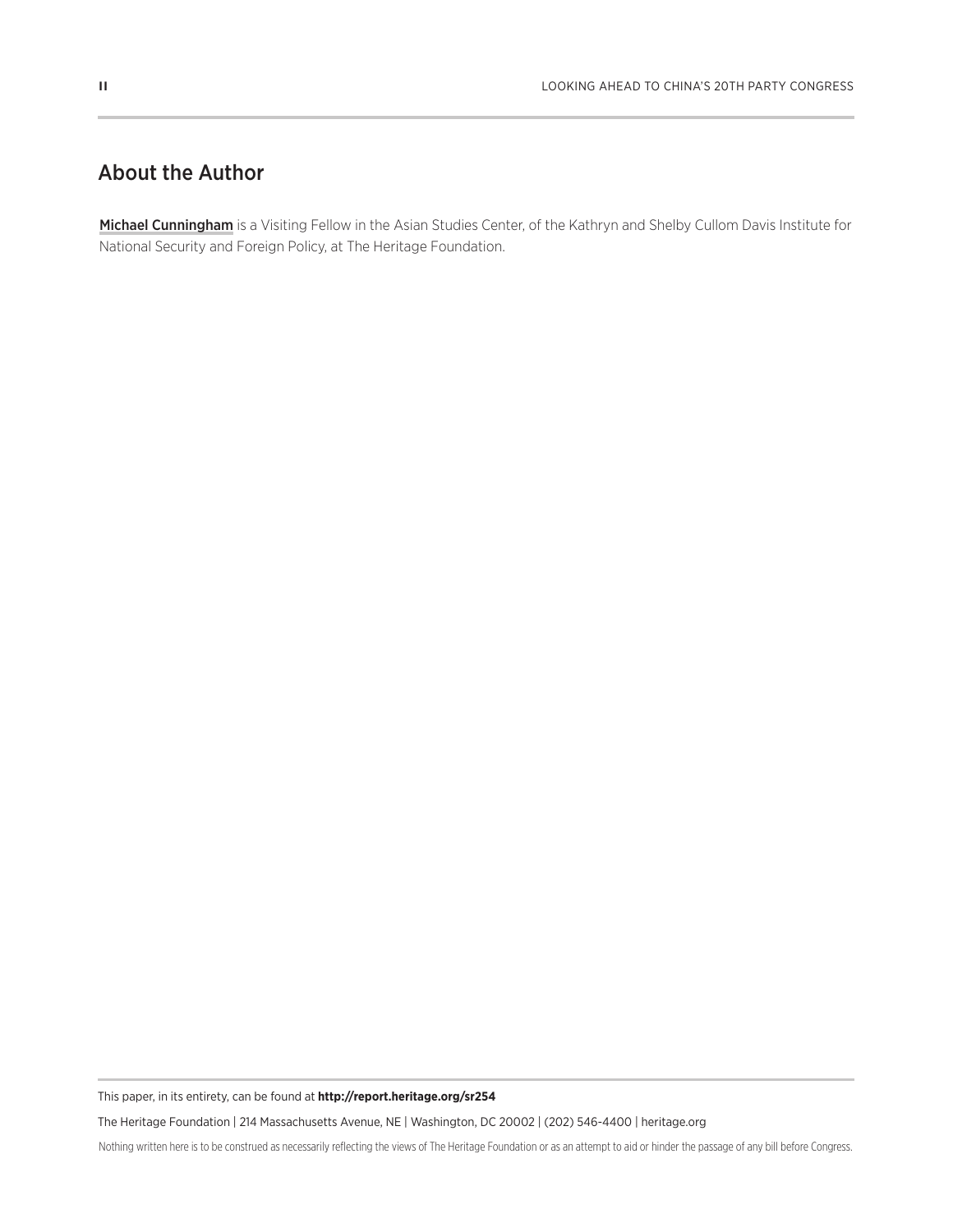# Looking Ahead to China's 20th Party Congress

*Michael Cunningham*

*The Chinese Communist Party (CCP) is gearing up for its most important political event of the decade. Sometime in the second half of 2022, China's most senior leaders will assemble at Beijing's Great important political event of the decade. Sometime in the second half of 2022, China's most senior leaders will assemble at Beijing's Great Hall of the People for the 20th National Congress of the Chinese Communist Party. Maneuvering ahead of the event will dominate political life in China throughout 2022, and the outcomes of the congress will determine the country's trajectory for years to come. This report will present an overview of what to expect at the upcoming Party Congress and provide readers with a greater understanding of the complexity of Chinese elite politics and the constraints facing Chinese leader Xi Jinping. While it will not attempt to predict precise results, it will present some of the most likely high-level outcomes and their related policy implications.*

The Chinese Communist Party (CCP) is gearing up for its most important political event of the decade. Sometime in the second half of 2022, China's most senior leaders will assemble at Beijing's Great Hall of the People for the 20th National Congress of the Chinese Communist Party. Maneuvering ahead of the event will dominate political life in China throughout 2022, and the outcomes of the congress will determine the country's trajectory for years to come.

This report will present an overview of what to expect at the upcoming Party Congress and provide readers with a greater appreciation of the complexity of Chinese elite politics and the constraints facing Chinese leader Xi Jinping. While it will not attempt to predict precise results, it will present a few of the most likely high-level outcomes and their related policy implications.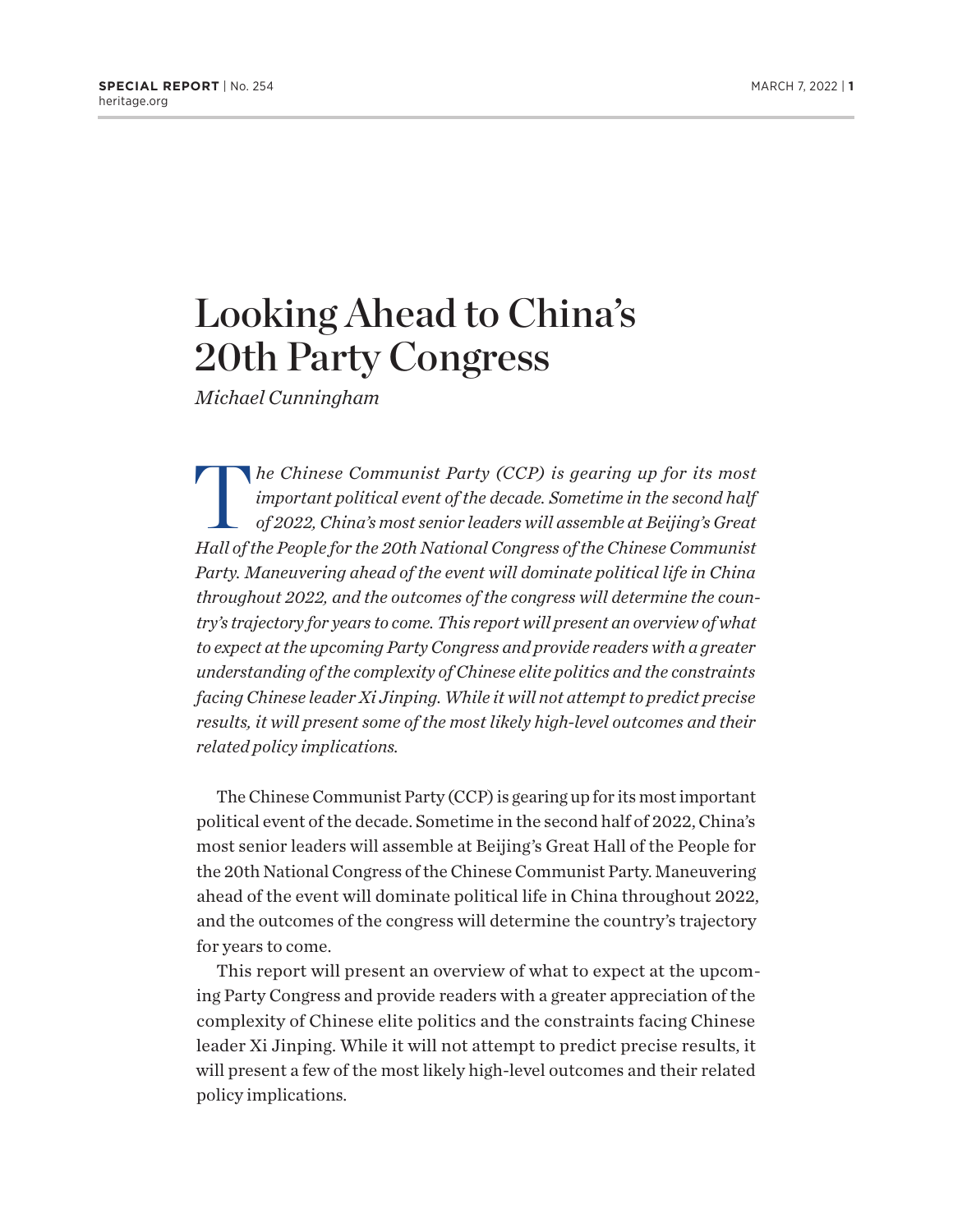#### <span id="page-4-0"></span>What Is a Party Congress?

The CCP has held a national congress every five years since 1977. These twice-a-decade gatherings are the Party's main platform for presenting top-line policy priorities and announcing senior leadership appointments, making them the most important events in China's political calendar. This year's Party Congress will be the 20th such gathering since the CCP's founding in 1921.

Party Congresses are tightly scripted events. Every decision, statement, and personnel appointment is decided ahead of time following extensive closed-door negotiations.[1](#page-28-0)

Party Congresses are high-stakes events for Chinese officials, who spend years working to secure advancement for themselves and their close associates while seeking to discredit and, if possible, eliminate their factional rivals within the Party. While this jockeying occurs behind the scenes, its effects on officials' behavior often come to the surface as the Party Congress approaches, sometimes resulting in major policy shifts or official scandals. These dynamics were on display in Bo Xilai's sacking and subsequent arrest in 2012 and, less dramatically, that of his ally, Chongqing Party Secretary Sun Zhengcai—who was widely viewed as a possible successor to Xi—in 2017.<sup>2</sup> Both of these purges happened mere months before a Party Congress.

#### Why the 20th Party Congress Is So Important

The 20th Party Congress was always expected to be consequential. Based on informal CCP protocols developed in recent decades to remove much of the uncertainty and volatility associated with leadership transitions, Xi was supposed to step down at the end of this year's gathering, having completed his two terms in office and exceeded the retirement age of 68. A new generation of leadership was to be appointed in his place, which would set the stage for future evolution of Party governance.

Yet, as the 20th Party Congress approaches, it is increasingly likely to go down in history for the opposite reason. The 19th Party Congress (held in 2017) tipped off what was in store for the nation's leadership when it failed to appoint a successor for Xi. Both Xi and his immediate predecessor, Hu Jintao, had been appointed to the Politburo Standing Committee (PSC)— China's top decision-making body—and designated heirs-apparent at least one term prior to assuming the top position, and such a grooming period was generally accepted as one of the unwritten succession norms.<sup>3</sup> At the same time, Xi's status at the core of the Party deepened, with "Xi Jinping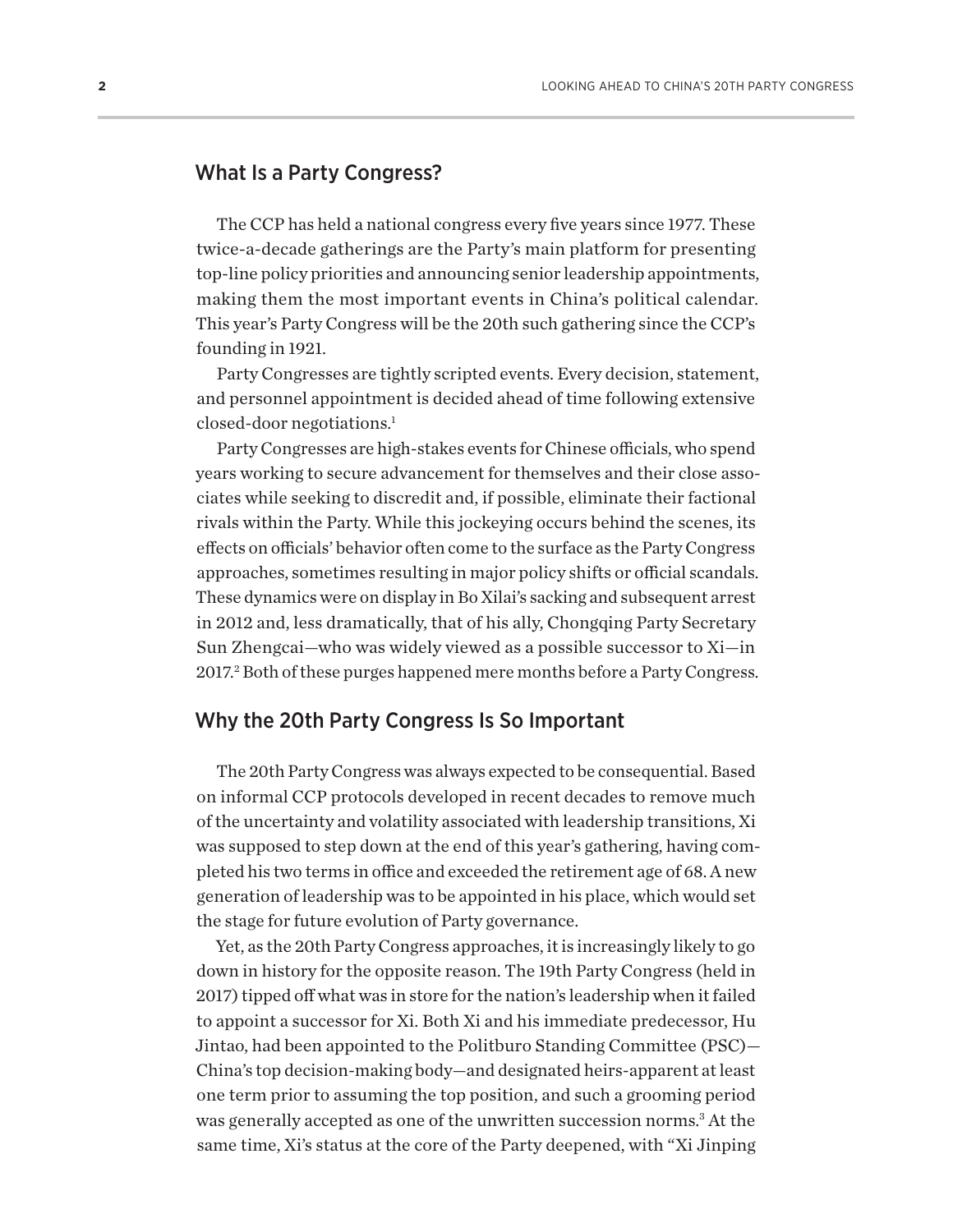<span id="page-5-0"></span>Thought" added to the Party charter and China's constitution. In addition, a constitutional amendment in 2018 eliminated term limits for the president of the People's Republic of China (PRC), a position also held by Xi. Now, less than a year before the end of his second term, Xi shows no intention of stepping down. If he gets his way, this year's Party Congress will not just be consequential; it will be game-changing.

However, this outcome is not guaranteed. Contrary to popular notions of Xi as an all-powerful autocrat, he is not the only person who matters in China's political system. Xi derives his power from the consent of the broader CCP leadership, which, like previous leaders, he must earn through a mixture of performance, maneuvering, and compromise. So far, he has had remarkable success in building consensus around his policy platform as well as in placing his allies in key leadership posts. However, his second term has been marked by a series of crises, the most severe being the deterioration of China's relationships with the United States and other Western countries and the outbreak and initial coverup of the coronavirus pandemic. The former has undermined Beijing's long-standing efforts to present its rise as non-threatening, leading many of the world's most influential countries to actively oppose it on the international stage and limit its access to technologies that are key to its industrial and military development objectives. The latter sparked intense, albeit short-lived, public discord that risked undermining the Party's confidence in his leadership[.4](#page-28-0) Xi appears to have successfully turned these crises into personal victories at home, but it is unclear whether Party elders were as easily convinced as the Chinese public was.

Xi is a controversial figure within the CCP. Many members of China's political and economic elite view the norms governing leadership transition as essential for China's continued stability and see Xi's political centralization and governance style as detrimental to both the CCP's and China's survival.<sup>[5](#page-28-0)</sup> The people with these concerns face an uphill battle; many of the most influential among them have been either sidelined or imprisoned, victims of Xi's anti-corruption campaign, which has served to fell his political adversaries along with prosecuting truly corrupt officials. The fear of following in their footsteps prevents most other people of consequence in the Party from organizing in opposition to his proposals.<sup>6</sup>

Despite the CCP's public veneer of unity, the Party is divided by loosely defined factions characterized largely by personal connections. The porous, informal nature of China's factional politics often makes it hard to discern such affiliations; the CCP bans formal factions, and leaders do not announce their factional ties, leaving it up to analysts to figure out alliances based on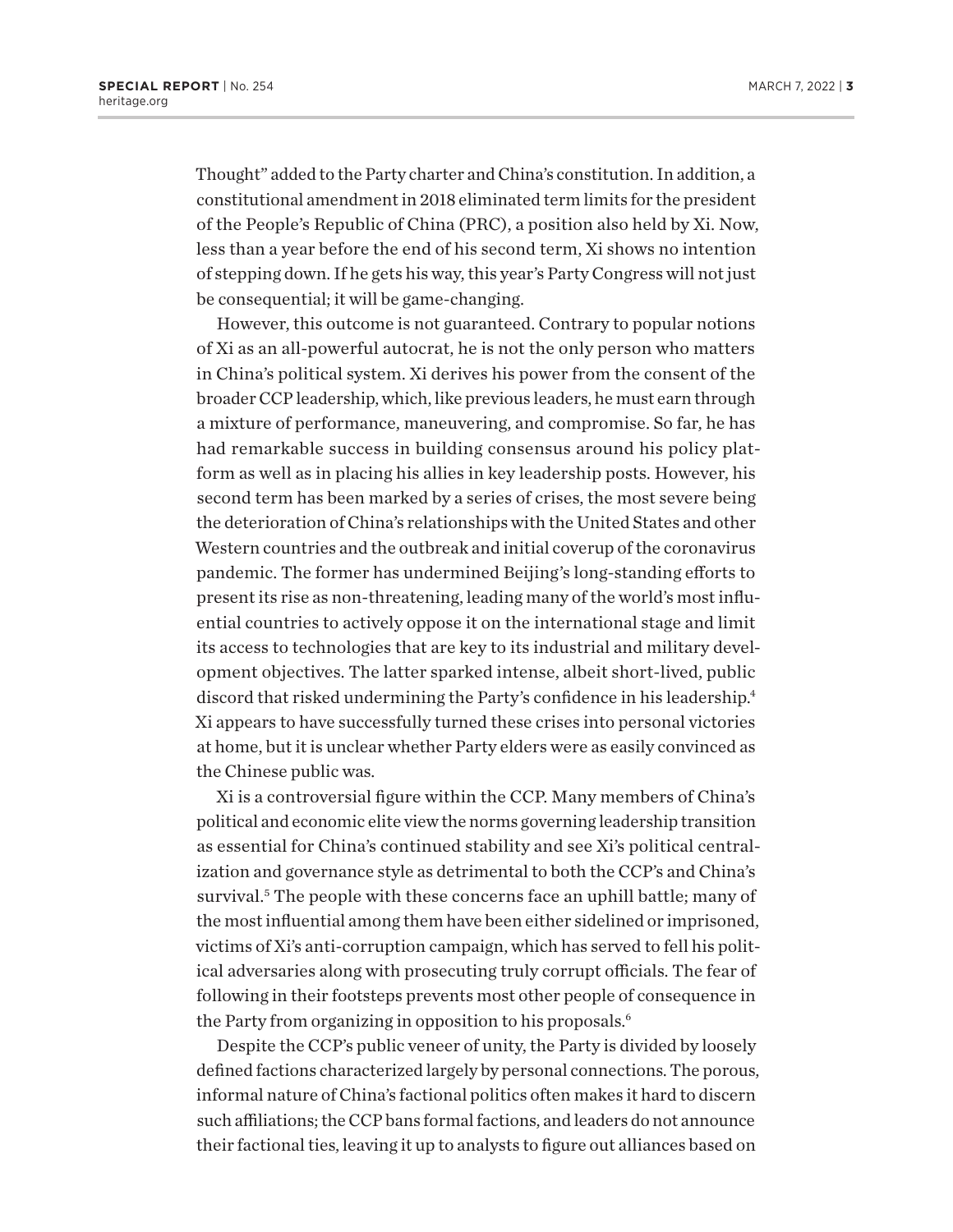<span id="page-6-0"></span>the career progressions of senior personnel.[7](#page-28-0) Nevertheless, while making a point to appear unified in public, behind closed doors, the different factions are often mutually antagonistic due to their competition for leadership positions and, to an extent, differing policy preferences. Moreover, these relationship networks also undergird financial and other ties, so there are personal as well as policy interests at stake.

After rising to the head of the CCP in part because he did not clearly belong to any of the warring factions at the time of his nomination, Xi has spent the past nine years stacking the Party leadership with people with whom he shares previous personal and professional ties (referred to below as "proteges," "allies," or members of his "inner circle").<sup>[8](#page-28-0)</sup> Most of these are people who worked under him in Zhejiang or Fujian Provinces, which he previously led as Party Secretary, or are from his home province of Shaanxi. There are still others with whom he has even more intimate ties, such as his childhood friends Vice Premier Liu He and Central Military Commission (CMC) Vice Chairman Zhang Youxia[.9](#page-28-0) After orchestrating the promotion of these allies into key Party leadership posts, Xi now leads what has quickly become the CCP's most influential faction. Yet he does not control the entire political chessboard.

Of the current seven members of the PSC, only three (Xi himself, National People's Congress [NPC] Standing Committee Chairman Li Zhanshu, and Central Commission of Discipline Inspection head Zhao Leji) are known to belong to his inner circle. Two others—Premier Li Keqiang and Chinese People's Political Consultative Conference (CPPCC) head Wang Yang—are proteges of his immediate predecessor Hu Jintao. The sixth, First Secretary of the CCP Central Secretariat Wang Huning, has served as a senior adviser to every top leader since Hu Jintao's predecessor Jiang Zemin and is not believed to have a factional affiliation. The final member, First Vice Premier Han Zheng, despite having worked under Xi briefly in Shanghai in 2007, is believed by some to belong to Jiang Zemin's "Shanghai Clique," while others consider him unaffiliated[.10](#page-28-0)

Xi's hold on the Party is more evident when the entire 25-member Politburo is taken into account. Xi is believed to have firm ties to 15 members of that body, suggesting a majority.<sup>11</sup> Given the imprecise definitions of political factions in China and the incentives that many outside Xi's inner circle have to align with him for both self-preservation and career advancement, Xi's position ahead of the 20th Party Congress is likely stronger than it appears on paper.

How these intra-Party dynamics play out over the next several months will decide what happens at the Party Congress. That, in turn, will in large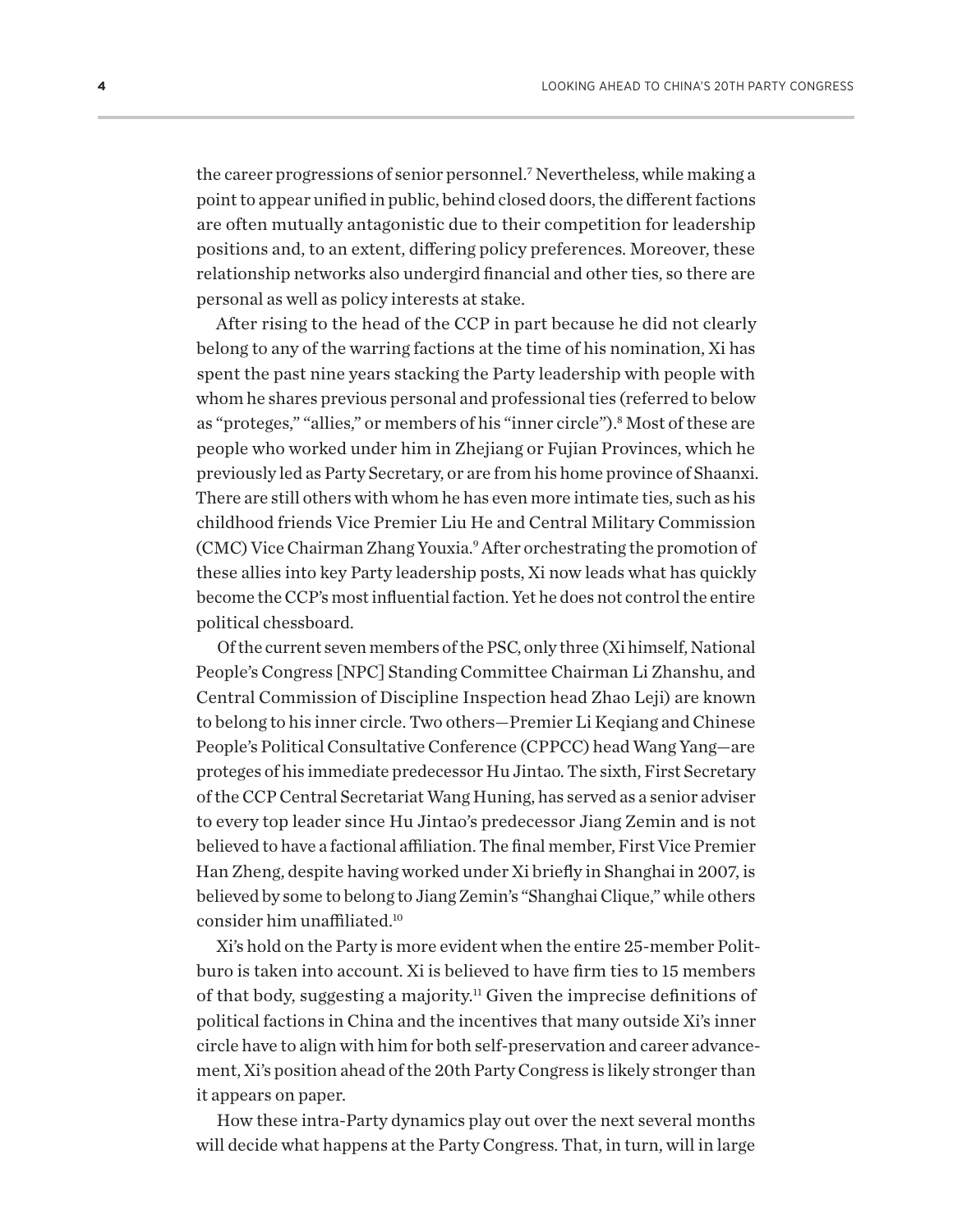part determine the trajectory China follows not just for the next five years but for the foreseeable future. In particular, the outcomes of the Party Congress will help answer three important questions.

First, *the 20th Party Congress will determine who leads China for the next five to 10 years and possibly even longer*. Most of the attention will rightly center on whether Xi secures a third term as Party general secretary. The Party Congress will also reveal who will succeed Li Keqiang as premier—the country's second highest office—as well as who will be appointed to the CCP's other central bodies. Informal retirement norms indicate that two of the six PSC members besides Xi are slated to step down because of age. Li Keqiang is constitutionally barred from serving a third term as premier but is eligible for another term on the PSC. He may retire rather than move to a lower-ranking position in that body. Eight of the other 18 Politburo members will also likely retire. The people replacing them will enter China's most senior leadership councils and have a direct impact on policy.

Strictly speaking, the Central Committee members will be appointed during the Party Congress, and the Politburo and PSC appointments will be made immediately following the Party Congress—probably the day after it ends—at the First Plenary Session of the 20th CCP Central Committee. Given that these appointments are the most anticipated announcement in the week or so surrounding the Party Congress, most reporting considers them part of the Party Congress for all intents and purposes. For the sake of simplicity, this report follows the general practice of not differentiating between the two meetings.

Second, *the 20th Party Congress will reveal how powerful Xi is*. The clearest indicator of Xi's power, besides his ability to stay in office, will be the composition of key central bodies, primarily the Politburo and the PSC, both of which are expected to have considerable turnover due to retirement norms. This will also determine his power following the Party Congress: If he manages to place allies in the majority of PSC seats, then there will be few checks on his power. Additional clues about Xi's standing will be seen in any changes to Party institutions or significant breaches of Party custom. Some examples would include a key member of Xi's inner circle not stepping down in accordance with retirement norms or Xi getting a new title, such as Mao Zedong's former title of Party chairman.

Finally, *the 20th Party Congress will outline the policy trajectory China will follow for the next five years*. During the congress, Xi will deliver the CCP work report, which will present the Party's key policy priorities. The work report will be the most authoritative statement of the Party's priorities through 2027, but it and other statements coming out of the Party Congress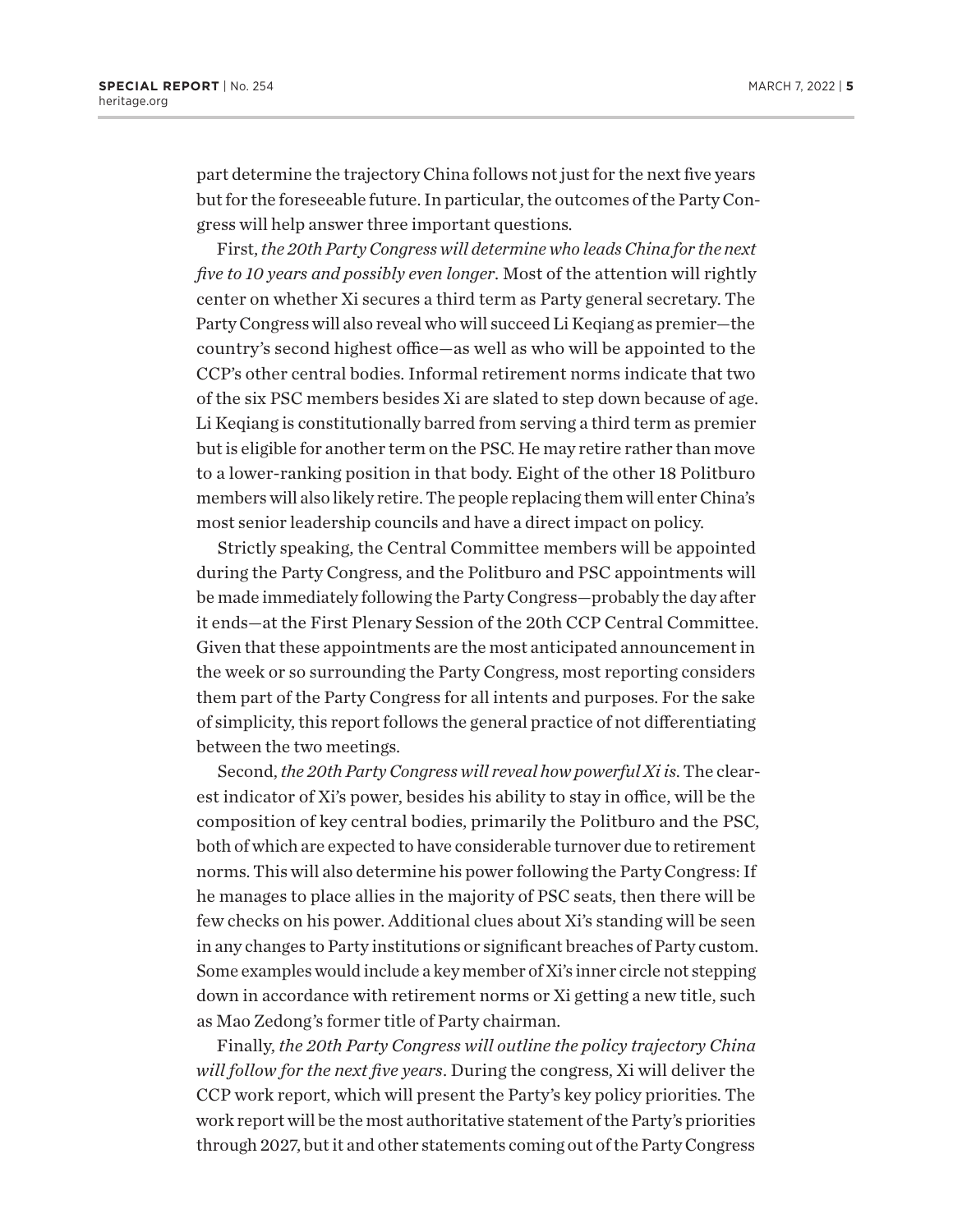<span id="page-8-0"></span>will consist only of broad guidelines. The details will be developed in the months and years following the congress by government bodies such as the NPC, the State Council, and various ministries, which are led by senior Party officials.

#### Likely Outcomes

With several months remaining between now and the 20th Party Congress, an attempt to predict precise outcomes would be premature. Even Party insiders have a poor track record when it comes to projecting personnel changes.

However, there is much that can be said about the Party Congress without veering too far into the hypothetical. Of this, the most important point is that, barring any major unforeseen development, Xi Jinping will probably emerge from this event more powerful than ever. The extent of his power, how he chooses to wield it, and how exactly it translates into policy are less certain and are the subject of the remainder of this report.

#### Xi Will Remain China's Undisputed Leader and Most Likely Retain All Formal Posts

Xi Jinping is likely to remain China's undisputed leader for the foreseeable future. Since the last Party Congress, he has strengthened his already unprecedented consolidation of power by appointing allies to key leadership posts and using anti-corruption enforcement to remove or constrain factional rivals. He has also proliferated the study of Xi Jinping Thought everywhere, from government and state-owned enterprise offices to elementary schools.[12](#page-28-0) All the while, he has made no effort to bolster the leadership credentials of any potential successor.

Xi's apparent desire to stay in office indefinitely is likely rooted in more than simple ambition. Xi faces the additional challenge that those who have lost power and standing due to his political purges and anti-corruption campaigns—or their associates, some of whom continue to occupy senior positions—may seek revenge if he leaves his position of authority[.13](#page-28-0) While the newly adopted historical resolution that codifies Xi's elevated status in the Party will provide him a high degree of protection by tying his legitimacy to that of the CCP, this is still a risk Xi is not eager to take.[14](#page-28-0)

Of course, a desire to hold onto power means little without the acquiescence of the other Party elite, but he appears to have that as well. Despite credible reports of widespread opposition to Xi within the Party, there have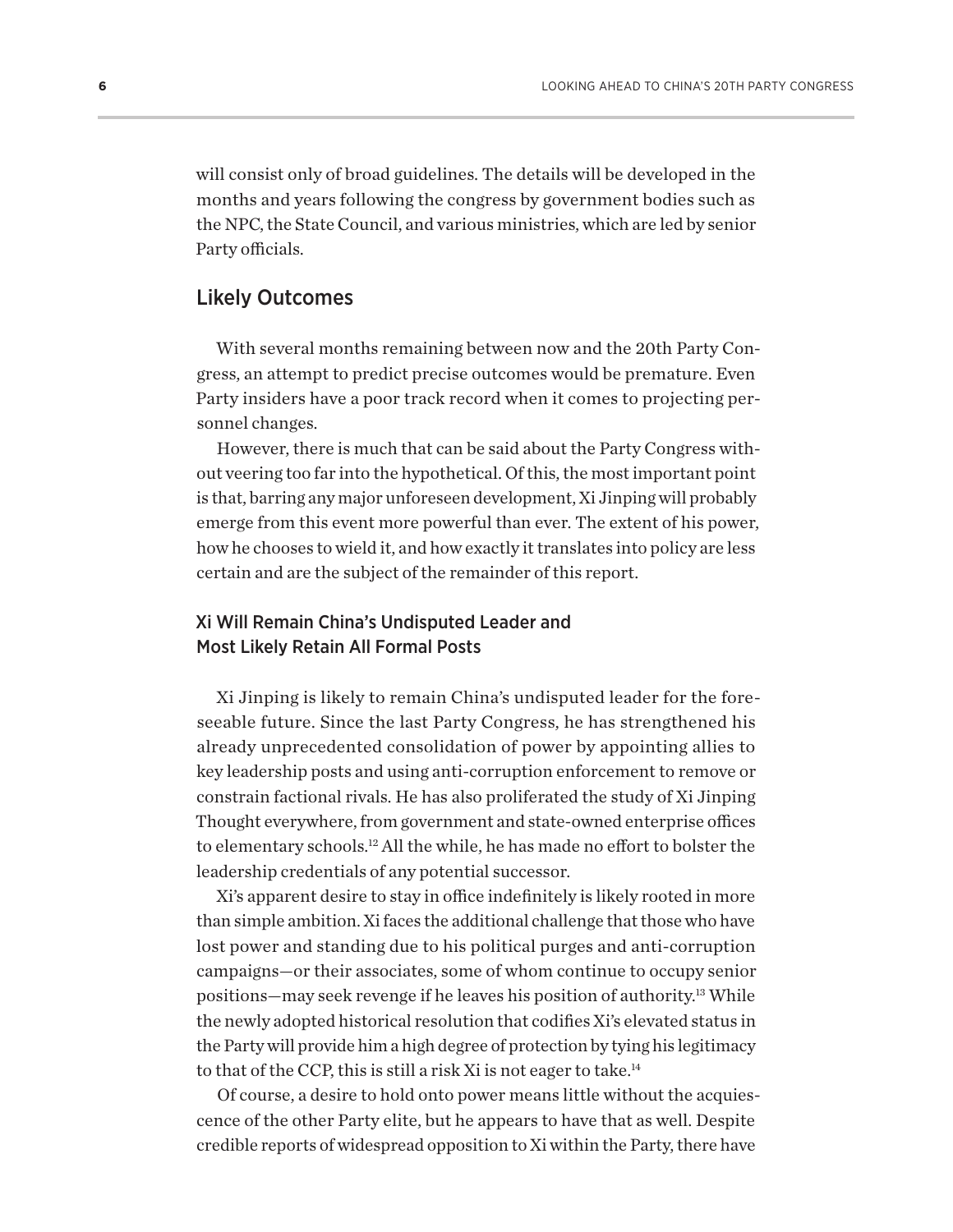<span id="page-9-0"></span>been no signs of any serious pushback against his continuing consolidation of power. To the contrary, the bulk of the Party leadership appear to be falling in line behind him, whether willingly or begrudgingly. One former CCP insider, after her defection to the United States, reported that many in the Central Committee opposed Xi's decision to scrap presidential term limits, but when he forced the decision through during a plenary session in 2018, no one dared speak out.[15](#page-28-0) Party officials do not appear any more willing to formally oppose Xi's wishes today than they were in 2018.

The likelihood of serious opposition to Xi has progressively decreased through the course of his rule, and his apparent factional majority in the 19th Politburo makes any attempt to force him to step down in accordance with Party norms unlikely to succeed if he is as determined to hold onto power as he appears. Admittedly, it is more difficult to assess the factional makeup of the much larger CCP Central Committee—currently consisting of 205 full members and 171 alternate members who attend meetings but lack the voting rights of full members. It is the Central Committee that nominally selects the leadership and formulates policy, and given that many members of that body are less prominent than those in the Politburo, information on their political connections is often incomplete[.16](#page-28-0) Nevertheless, the Central Committee's role is mainly a formality. The important decisions are made in behind-the-scenes negotiations involving the Politburo, the PSC, and a select group of influential Party elders. As the reported dynamics around the 2018 constitutional amendment mentioned above illustrate, the Central Committee is expected to approve the decisions that have been made.

The developments of the past four years appear to confirm this assessment. The clearest indication that Xi is not going to step down is that, less than a year before the 20th Party Congress is expected to convene, no likely successor has emerged. Xi broke custom in 2017 by managing to preclude an heir-apparent from being appointed to the PSC, and no new personnel moves have been made since then that would indicate a successor has been chosen. Xi's only firm ally in the PSC who is not set to retire, Zhao Leji—currently the head of the Central Commission for Discipline Inspection (the CCP's top disciplinary and anti-corruption body)—has not held any of the positions indicative of grooming for the top job. Although there is no rule indicating which positions the heir-apparent should hold to prepare him for the top post, both Xi and Hu before him—the only two Chinese top leaders who have come to power through a relatively institutionalized leadership transition—were made vice president and vice chairman of the CMC at some point during the term before they took the top job.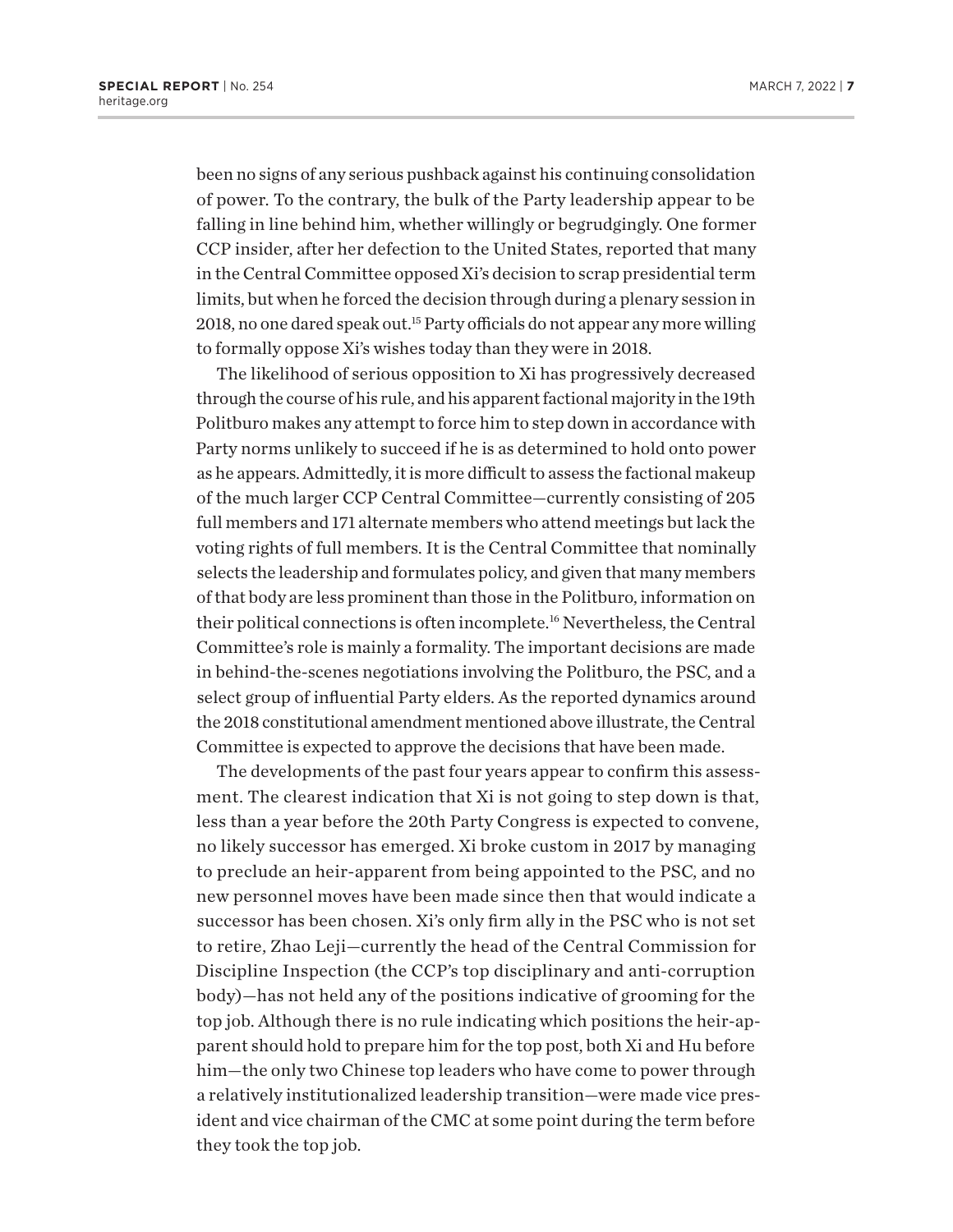<span id="page-10-0"></span>Despite these indications that Xi will remain at the CCP's helm after the Party Congress, some analysts continue to raise the possibility that Xi might retire from his formal leadership roles but continue to direct the Party from behind the scenes[.17](#page-28-0) Proponents of this view point to Deng Xiaoping as the model. Deng ruled China from 1978 until his death in 1997. During this time, he never served as general secretary, and after his 1989 retirement, he no longer had any formal Party role.<sup>18</sup> Deng justified his informal leadership partly on the grounds that he needed to continue guiding the Party through the period of reform and opening that he had inaugurated, which draws some parallels with Xi and his "new era" narrative.<sup>19</sup>

However, any attempt by Xi to direct the Party without formal leadership roles would be much easier said than done. First, Xi is not Deng. Despite Xi's status as the son of a revolutionary family and the rapid progress he has made in enshrining his ideology in Party orthodoxy, he lacks Deng's status as a revolutionary leader and comrade-in-arms of Mao Zedong who had been with the Party since before the PRC's founding and stood by his comrades despite suffering multiple purges during the tumultuous polit-ical campaigns that characterized the Mao era.<sup>[20](#page-29-0)</sup> Simply stated, Xi lacks the sense of moral authority that Deng appeared to have as one of the last remaining first-generation CCP leaders.

Second, and more importantly, for much of Deng's tenure, it is hard to make the argument that he truly ruled from behind the scenes. Deng is generally considered to have been China's paramount leader from 1978 until his death in 1997, though some place the end of his leadership at his last public appearance in 1994.<sup>[21](#page-29-0)</sup> While he was not the Party's de jure leader during this time, he sat on the PSC between 1977 and 1987. He also held the position of CMC chairman from 1981 until his formal retirement in 1989. The CMC chairman heads the People's Liberation Army, China's military, which is an organ of the Party rather than the state. In a system lacking formal succession rules, he who controls the military commands significant political leverage, and whenever the CMC chairman and general secretary have been two different people, the CMC chairman has almost always been the de facto paramount leader. Throughout the PRC's history, the only person to have ever eclipsed a CMC chairman in power was Deng himself—between 1978 and when he took the CMC reins from Hua Guofeng in 1981 and again following his 1989 retirement.

Only after Deng relinquished his role as CMC chairman in 1989 can he truly be said to have led the Party informally, and he did so for just over seven years. During most of this brief period, he played a limited role in the day-to-day decisions of the Party and faced stiff challenges from political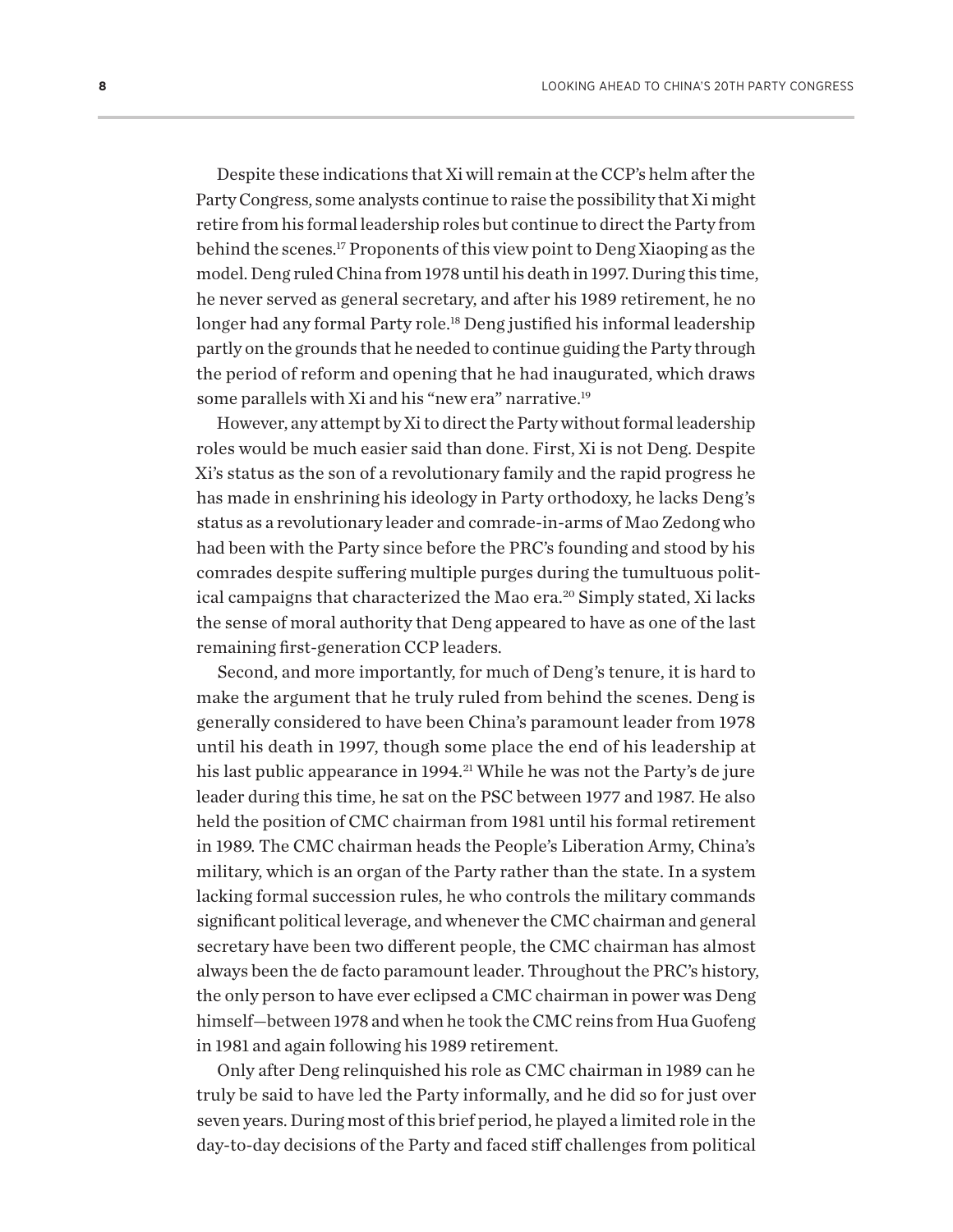<span id="page-11-0"></span>opponents. It is unclear how long he could have continued directing the CCP had he lived longer. Given that Xi can reasonably expect to live another 20 years or longer, there is no precedent to suggest he would even attempt to retire from his formal positions during this Party Congress in hopes of guiding the Party informally[.22](#page-29-0)

Nevertheless, Xi does not need to hold onto all of his leadership positions to preserve his personal and political interests. He could plausibly step down from some of his leadership roles and hold onto others. In such an event, the most likely scenario would be for him to try to stay on as CMC chairman and install a trusted ally in the general secretary post. Indeed, there is precedent for former leaders to attempt to hold that role after stepping down as general secretary. In addition to Deng, who never served as general secretary, Jiang Zemin held onto the CMC chairmanship for two years after handing the reins of CCP general secretary to Hu Jintao.

Yet, while this is a possible development in a future Party Congress, it does not appear to be in the cards for 2022 based on the positioning both Xi and the Party have carried out to legitimize his remaining in power beyond the standard two terms. This is most clearly evident in the state-run media discourse around the constitutional amendment scrapping presidential term limits in 2018. The media—which serve as the CCP's official mouthpiece—defended the controversial move on the grounds that it would help preserve institutional soundness by ensuring the PRC president, CCP general secretary, and CMC chairman continue to be the same person, given that the two Party roles are not subject to formal term limits.<sup>23</sup> The emphasis placed on this norm in official sources makes it improbable that Xi will step down from one or two of these roles during this Party Congress. While the official narrative could change in the future to legitimize Xi's remaining CMC chairman after stepping down as general secretary, propaganda organs have not made moves in this direction. Thus, the most likely scenario is that Xi will retain all three posts.

#### Xi's Longer-Term Plans Will Likely Remain Unclear

If Xi gets a third term at the Party's helm as expected, it does not necessarily follow that he will remain in office for a fourth or fifth term. Xi may plan to retire once he is confident that the Party and its leadership will not deviate from the new direction he has set and no rival faction has the capability or the will to threaten his personal and political interests. Regardless of the considerations driving Xi's longer-term plans and his ability to follow through with these plans, there have been few hints regarding how long he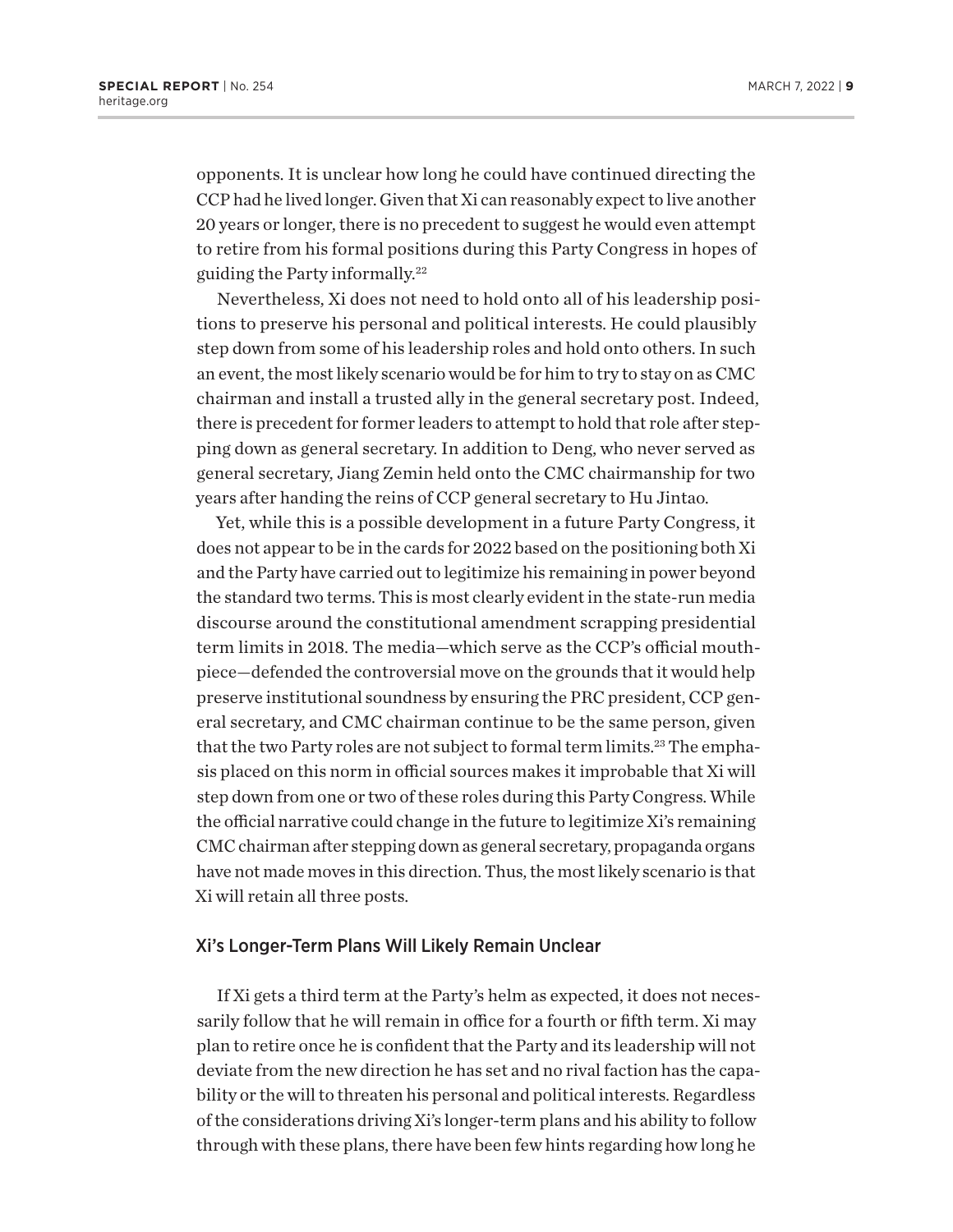<span id="page-12-0"></span>intends to rule. By the end of Xi's third term in 2027, he will be 74 years old, and a fourth term would put him at 79 in 2032. Some observers believe Xi's emphasis on the year 2035 in many of the goals he has set indicates he may plan to stay for three more terms, retiring in 2037 at the age of 84.<sup>[24](#page-29-0)</sup>

If Xi manages to stay in office for a third term as expected, it appears unlikely that he will willingly step down five years later. However, given how little is known about Xi's intentions, it is important to consider this possibility. If Xi plans to step down in 2027, then his anointed successor will most likely be appointed to the PSC during this Party Congress. It will probably not be immediately clear that a successor has been chosen, however, as a formal announcement would risk making Xi a lame duck or diverting influence to his successor prematurely.

Prior to 2017, it was relatively easy to predict who the next Party leader would be. General secretaries were expected to serve for two five-year terms, meaning that any successor would be appointed to the PSC with at least 15 years remaining before having to retire based on age—a rarity in a body that favors leaders close to retirement. Since Xi disregarded this norm in 2017, however, it has become much murkier.

While the Party Congress may not resolve the question of whether Xi has a successor-in-waiting, one can narrow the field of potential candidates. If Xi is powerful enough to stay in office a third term, then anyone tapped to succeed him in 2027 will almost certainly be one of his trusted protégés. Given the fact that any successor must be eligible to remain in the PSC after 2027 (assuming retirement ages continue to be respected for everyone except Xi), this will likely result in a very narrow list of possibilities. Currently, the most likely candidates appear to be current Chongqing Party Secretary Chen Min'er and CCP General Office Director Ding Xuexiang. Brief introductions of these individuals and the reasons for this assessment are provided in the appendix. In this section, it suffices to say that both of these individuals appear to be among Xi's most trusted advisers, and they both have two terms remaining before they are expected to retire. All other current Politburo members close to Xi have only one term left before their expected retirements, though Xi could hypothetically catapult a lesser-known ally directly from the Central Committee into the PSC. (Xi and his predecessor Hu both went straight from the Central Committee to the PSC.)

As Xi's third term progresses, observers will watch for any signs that one of Xi's proteges in the PSC is being groomed to replace him. Given the supreme importance of the general secretary's position, anyone being groomed to succeed Xi would most likely be placed in roles designed to prepare him for the top job. Such roles include, among others, vice chairman of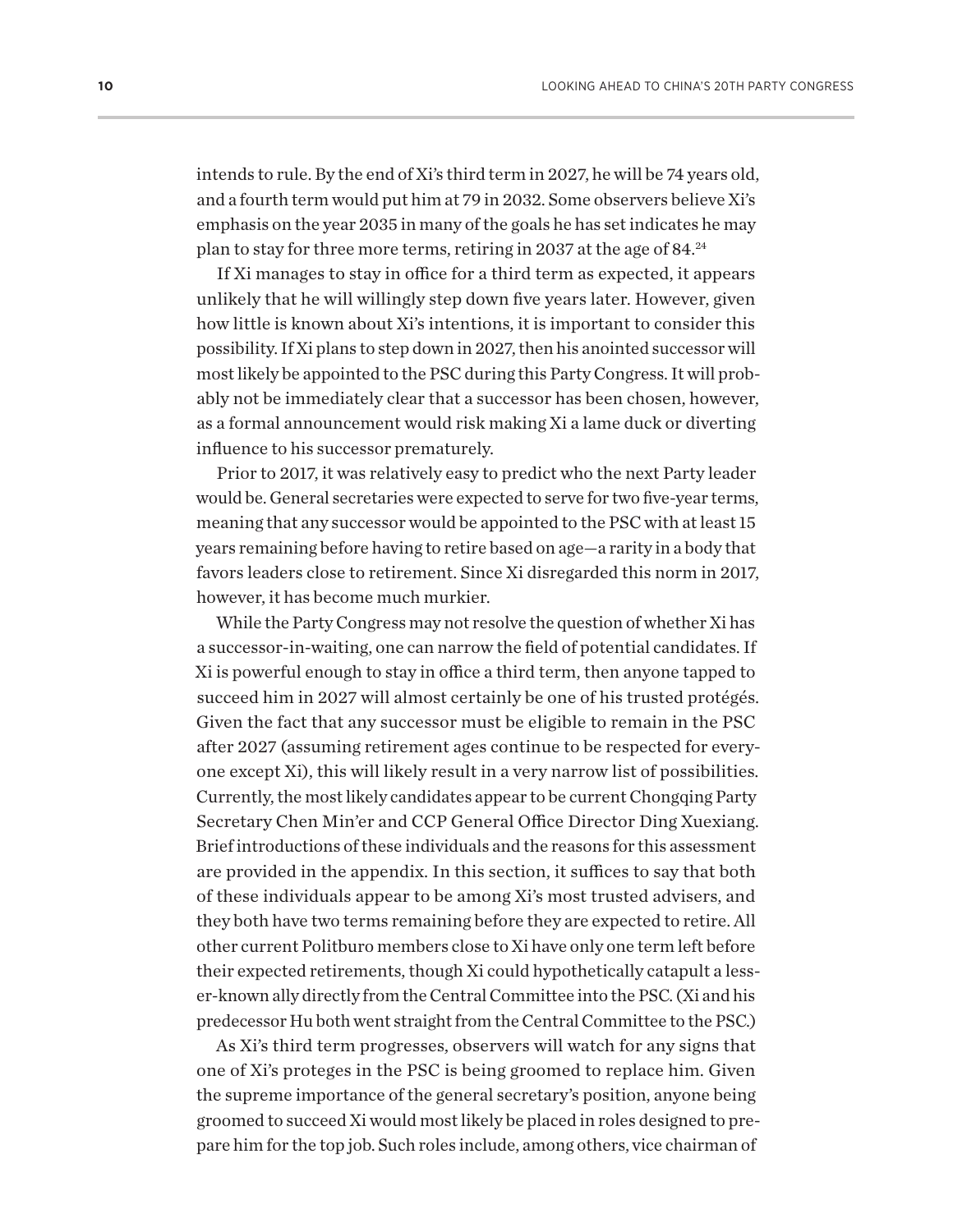<span id="page-13-0"></span>the CMC and vice president of China. Nevertheless, these roles have historically not been assigned to the successor-in-waiting until months, or even years, after the congress. At the earliest, a vice presidential appointment would be made during the NPC session in the spring of 2023. The CMC vice chairman appointment could be made years into the five-year term. Furthermore, if someone is appointed to positions associated with grooming for the top spot, it will not necessarily mean that a succession plan is in place; such appointments could merely be a contingency plan in case Xi's health declines or he is otherwise rendered unsuitable for reappointment to a fourth term in 2027.

#### The Identity of the Premier Will Be a Litmus Test for the Extent of Xi's Power

As mentioned above, Li Keqiang is constitutionally barred from serving a third term as premier. The identity of his replacement will be a strong indicator of how powerful Xi is. While the premier is a government (rather than Party) position that is formalized during the NPC session that usually takes place the March following the Party Congress, his identity is usually evident as soon as the PSC lineup is announced.

Historical precedent shows that every premier (with the exception of the first premier, Zhou Enlai) served as vice premier before taking his post.[25](#page-29-0) This puts Xi at a disadvantage. Of the existing vice premiers, the only one not expected to retire this year is Hu Chunhua, a protégé of Hu Jintao and Li Keqiang.<sup>26</sup> Xi will likely attempt every tactic available to sideline Hu, including searching for justification to purge him from the Party. Reports in March 2021 of investigations into corruption in China's Inner Mongolia Autonomous Region going back 20 years—which includes the time Hu served in the region (2009–2012)—indicate that this plan may be in progress.[27](#page-29-0) However, the fact that Hu has weathered the anti-corruption campaign up to this point despite being widely regarded as one of Xi's most formidable factional rivals indicates that these efforts may not achieve Xi's desired result.

Whether or not Xi manages to dispose of Hu, he will have to come up with a viable alternative candidate if he wants an ally as premier. He has two possible ways of doing this. First, he could try to delay the retirement of one of the other current vice premiers. Xi's preferred choice would likely be Liu He, his childhood friend and the only vice premier who belongs to his inner circle. So far, there have been no clear indications that this is being considered. Another person who could be tapped to stay on an extra term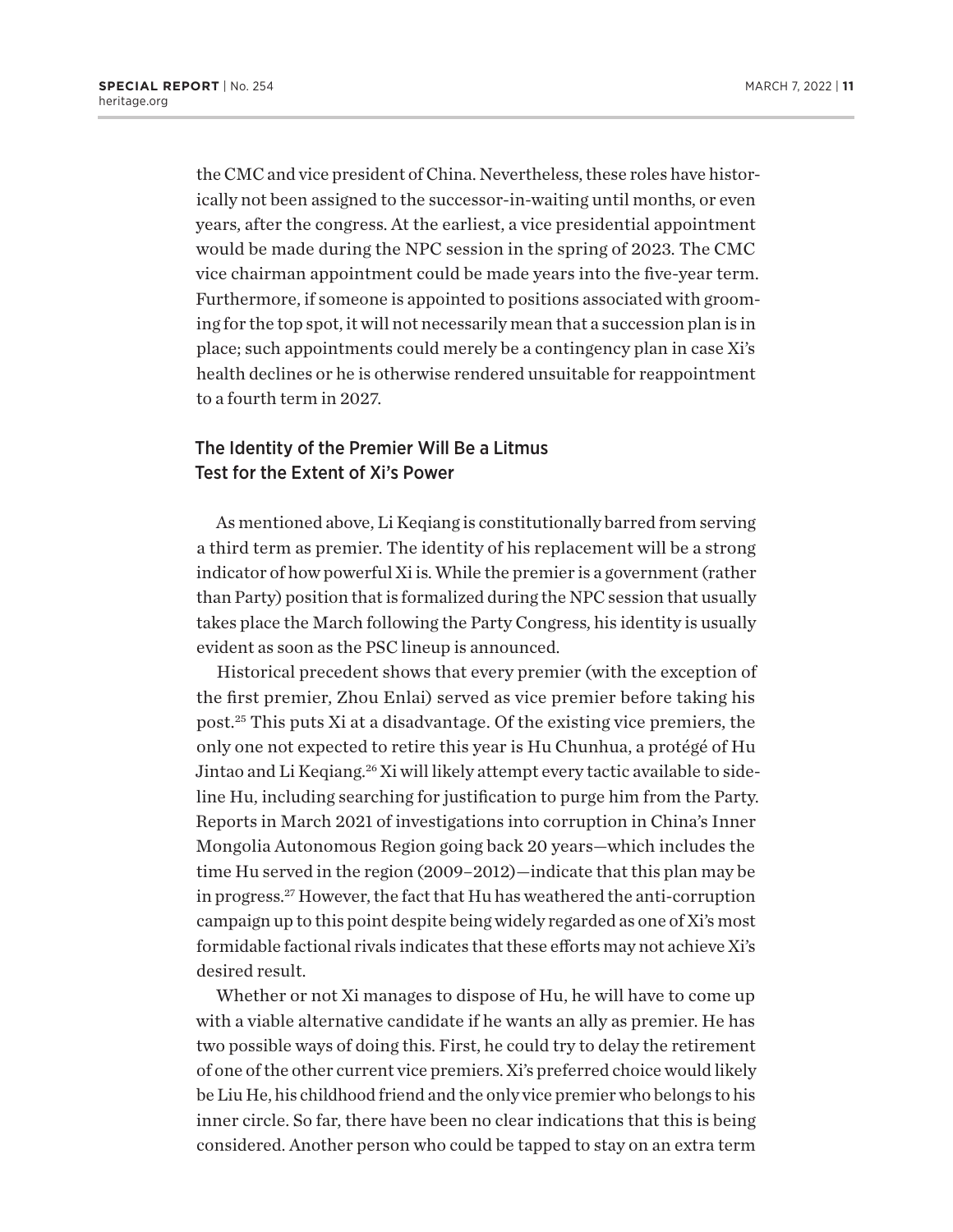<span id="page-14-0"></span>is Han Zheng, the first vice premier and a member of the PSC. However, Han, though not generally described as an adversary of Xi, does not have the overlapping work experience with Xi that is characteristic of his inner circle, having only served under him briefly when Xi was Shanghai Party Secretary and Han was the city's mayor in 2007. If Xi breaks with precedent to keep someone on past retirement age, he will most likely do so on behalf of someone like Liu, who is believed to be among his most trusted advisers.

The second way Xi could have one of his protégés appointed as premier would be to appoint someone from outside the current group of vice premiers. To appoint someone not serving as vice premier at the time of appointment would be unprecedented. The most qualified candidate would be PSC member Wang Yang, who was a vice premier before joining the PSC in 2017 and will be only 67 when the Party Congress is held, qualifying him for one more term in Party leadership. However, the fact that Wang was not retained as first vice premier upon appointment to the PSC and was instead made head of the CPPCC indicates that such an appointment was not in the plans, given that past premiers have always been selected from among the pool of sitting vice premiers. Furthermore, Wang is himself a Hu Jintao protégé, and while Xi would likely prefer someone close to retirement over the younger Hu Chunhua, he is unlikely to break from Party precedent to appoint him.

Another way for Xi to install an ally as premier from outside the current pool of vice premiers would be to appoint one of his protégés as a vice premier before the Party Congress and groom that person to take Li's spot. This could occur at the annual NPC session in spring 2022. Alternatively, legislation passed at the March 2021 NPC session made it possible for the NPC Standing Committee—a smaller body that meets at least once every two months-to appoint and remove vice premiers.<sup>[28](#page-29-0)</sup> If a key Xi ally is appointed vice premier by NPC action prior to the 20th Party Congress, this will be a strong indication that Xi wants to appoint that person as the next premier.

Any appointment or removal of a vice premier must be formally recommended by Premier Li, who would not willingly jeopardize his most promising factional ally's chance at succeeding him.[29](#page-29-0) Nevertheless, Xi has been known to use coercion to get his way, and it is not beyond the realm of possibility that he could find a way to get one of his younger protégés appointed before the Party Congress[.30](#page-29-0) Xi may even push for Liu He to be transferred out of his vice premier position and replaced with a younger factional ally before the Party Congress, although this type of move would likely face stiff opposition from Li and other factional rivals.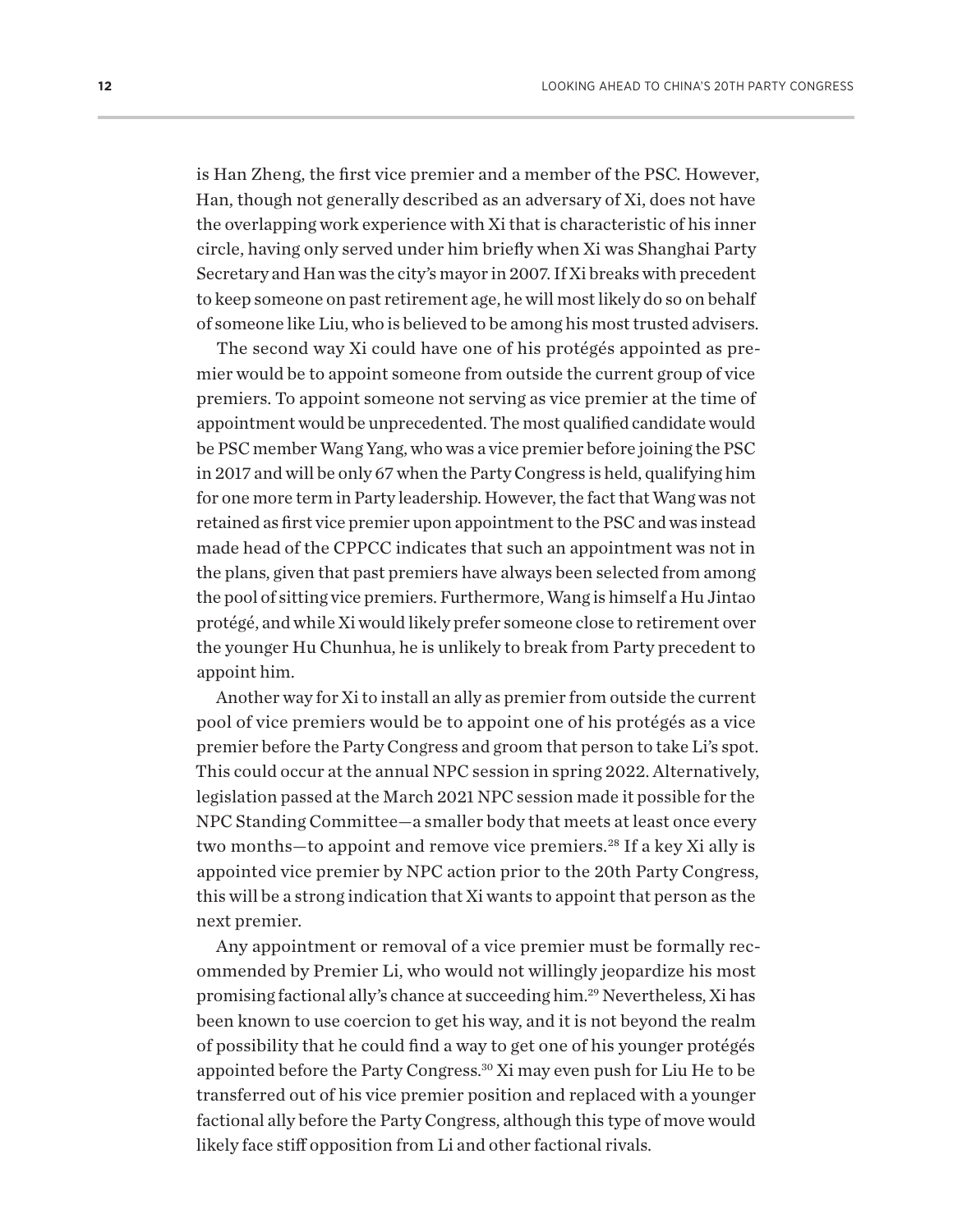<span id="page-15-0"></span>The appointment of a Xi protégé as premier in place of someone who has been as thoroughly groomed for the office as Hu Chunhua would require a degree of power consolidation that is unprecedented in recent decades. If Xi can orchestrate such a move, then he may well be on his way to surpassing Deng in influence. Even Deng had to make compromises to placate rival factions.<sup>[31](#page-29-0)</sup>

If Xi does not manage to push Hu Chunhua aside, this should not be interpreted as evidence that Xi's influence is in decline but rather as confirmation that he does not yet have the absolute power over the Party that many observers assume he has. Hu is the most promising rising leader the main opposition faction associated with Hu Jintao and Li Keqiang has, and they will likely expend immense amounts of political capital to make him China's next premier. Furthermore, media reports over the past five years have noted indications that Xi may have come to terms with the reality of Hu Chunhua's continued role in the Party.<sup>[32](#page-29-0)</sup>

While Xi would surely like to choose the next premier, continuing to have a factional rival in that role would not be altogether bad for him. Xi has fared well over the past nine years with Li Keqiang in that post. Given the premier's nominal responsibility over the economy and some other areas of public policy over which Xi has faced criticism in the past, having a factional rival in that position gives him a possible scapegoat to absorb much of the blame for failed policies that result in economic or social challenges.<sup>33</sup>

#### The Composition of Key Leadership Bodies Will Also Be an Indicator of Xi's Influence

The greatest quantitative indicator of Xi's consolidation of power will be seen in the number of Xi allies appointed to the CCP's top governing bodies, especially the Politburo and PSC.

The PSC has over time fluctuated in size between five and nine members. Currently, it consists of seven, and this number has been consistent through Xi's two terms. Generally, the larger the size of the PSC, the more fractured the leadership is. By the same token, a PSC with fewer members usually reflects a more centralized leadership. If the size of the PSC increases or decreases, this will provide possible clues about Xi's power. Nevertheless, this is not a hard, fast rule. Ultimately, the makeup of the PSC is far more significant than the number of members; the body's expansion from seven to nine members in 2002 was cited by some as an effort by outgoing general secretary Jiang Zemin to stack the body with his allies.<sup>[34](#page-29-0)</sup>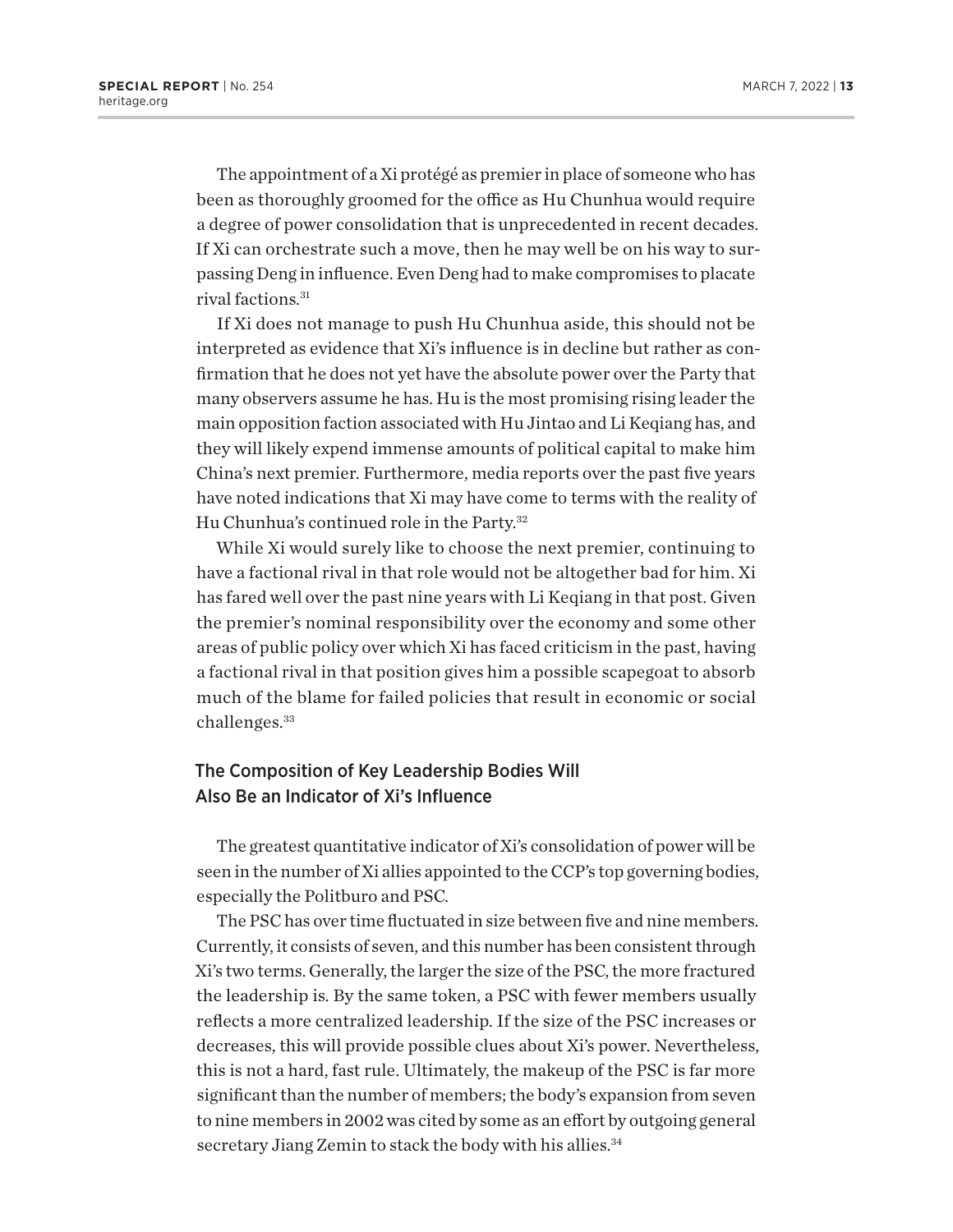<span id="page-16-0"></span>Assuming Xi stays in power, those slated to retire—including Premier Li—all step down, and the others who have not yet surpassed the retirement age are reappointed to a second term, four people will remain in the PSC: Xi; CPPCC Chairman Wang Yang (a factional rival); First Secretary of the CCP Central Secretariat Wang Huning (who does not appear to be aligned with any faction but has served as a key adviser to the past three paramount leaders, including Xi); and Zhao Leji (a Xi ally). That will leave between one and five open spots, assuming the PSC stays within the five-to-nine-member range. The identities and factional affiliations of the new appointee(s) will reflect the extent to which Xi has consolidated his power going into the Party Congress. It will also help determine the degree to which there are constraints on his influence in the next five years.

The expectation that Xi will not retire according to the Party norms has led to speculation as to whether he will seek to delay the retirements of some of his proteges, such as NPC Standing Committee Chairman Li Zhanshu, who has been one of Xi's closest allies since the two ran neighboring counties in Hebei Province three decades ago.<sup>35</sup> While Xi's own reappointment past the customary retirement age is highly probable, he has given no indication that he will push for other exceptions, even among his closest allies. The one possible exception might be Liu He in the event that he remains the only Xi ally with the credentials to succeed Li as premier. Whether Xi would succeed at appointing Liu to that position is an open question. After months of rumors ahead of the last Party Congress that Xi intended to keep key ally Wang Qishan in the Standing Committee, Wang ended up retiring from his Party posts in accordance with the customary age limits, albeit he was appointed vice president and has reportedly continued to observe PSC meetings despite not officially being a member of the committee.[36](#page-29-0) Whether this arrangement was Xi's original plan or was a contingency after a failed attempt to keep Wang in the PSC will likely never be revealed.

In any case, it would be unnecessary and counterproductive for Xi to keep his allies in the PSC beyond their expected retirements. While Xi can justify his own continued rule given his elevated status as the architect of China's "new era," he has shown no inclination to scrap the norms altogether. To delay retirements of his allies would undermine the very norms that restrict potential rivals from being in power long enough to pose a challenge to his long-term rule.

Furthermore, the dominance of Xi's faction in the Politburo means he has many more candidates to consider for PSC vacancies than his rivals. People from outside the Politburo have on occasion been parachuted into the Standing Committee, but in recent history, that has happened only when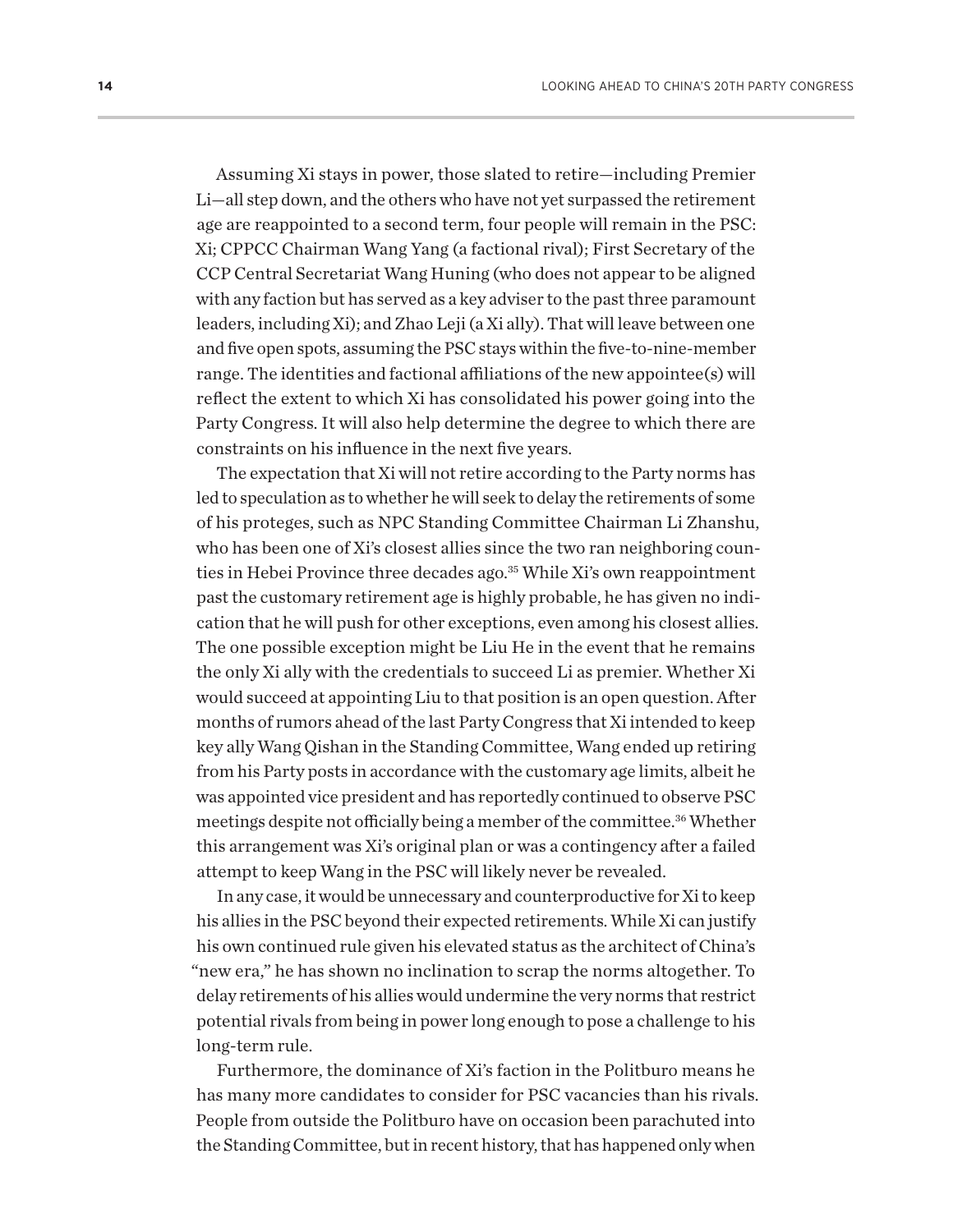<span id="page-17-0"></span>a person was being groomed for a two-term stint as either general secretary or premier, as was the case with Xi and Li. Of the 18 current Politburo members who are not in the Standing Committee, 12 are believed to be Xi's allies.[37](#page-29-0) Six of the nine not expected to retire are Xi allies, compared with just two Hu allies—Vice Premier Hu Chunhua and former Xinjiang Party Secretary Chen Quanguo—and one—Tianjin Party Secretary Li Hongzhong—who is not part of Xi's inner circle but goes out of his way to seek Xi's favor. Of the two factional rivals, only Hu Chunhua likely poses a threat to Xi. Chen Quanguo, despite rising through Hu Jintao's faction, appears to have a good working relationship with the general secretary, and some even see him as a member of Xi's inner circle.[38](#page-29-0)

Of even greater importance to Xi's longer-term goals will be the composition of the larger body of the Politburo. Roughly half of all current Politburo members will hit the retirement age before this year's Party Congress, and Xi will seek to fill as many of their vacancies with allies as he can. As with the PSC, Politburo members are formally chosen by the Central Committee, but their selection is actually the product of a complicated process of negotiation and political horse-trading.<sup>39</sup> The extent of his success will serve as a gauge of his existing influence and will also set the stage for his ability to continue leading the Party beyond the next five years.

Of course, Xi's ability to influence the Party over the longer term would depend on his stacking the Central Committee with reliable, young allies as well. Only then could he maximize the chance that Politburos 10 or 15 years in the future would still be amenable to his control. The vast size of the Central Committee and the lower profiles of many of its younger members will make it hard to assess his performance in this regard. Nevertheless, some resources under development that provide biographical sketches and professional ties of Central Committee members will likely provide additional insight into the body's factional makeup in the coming months.

#### Other Indications of Xi's Power

Other indications of how powerful Xi has become will be seen in the official language and titles used to describe his role in the Party. In particular, it will be important to note any new roles he picks up or whether his leadership is further entrenched in Party orthodoxy.

The 19th Party Congress saw Xi Jinping Thought added to the Party charter, and months later it was codified in China's constitution. This was of great significance given that, with the exception of Mao, all previous leaders had their contributions to Party orthodoxy added at the end of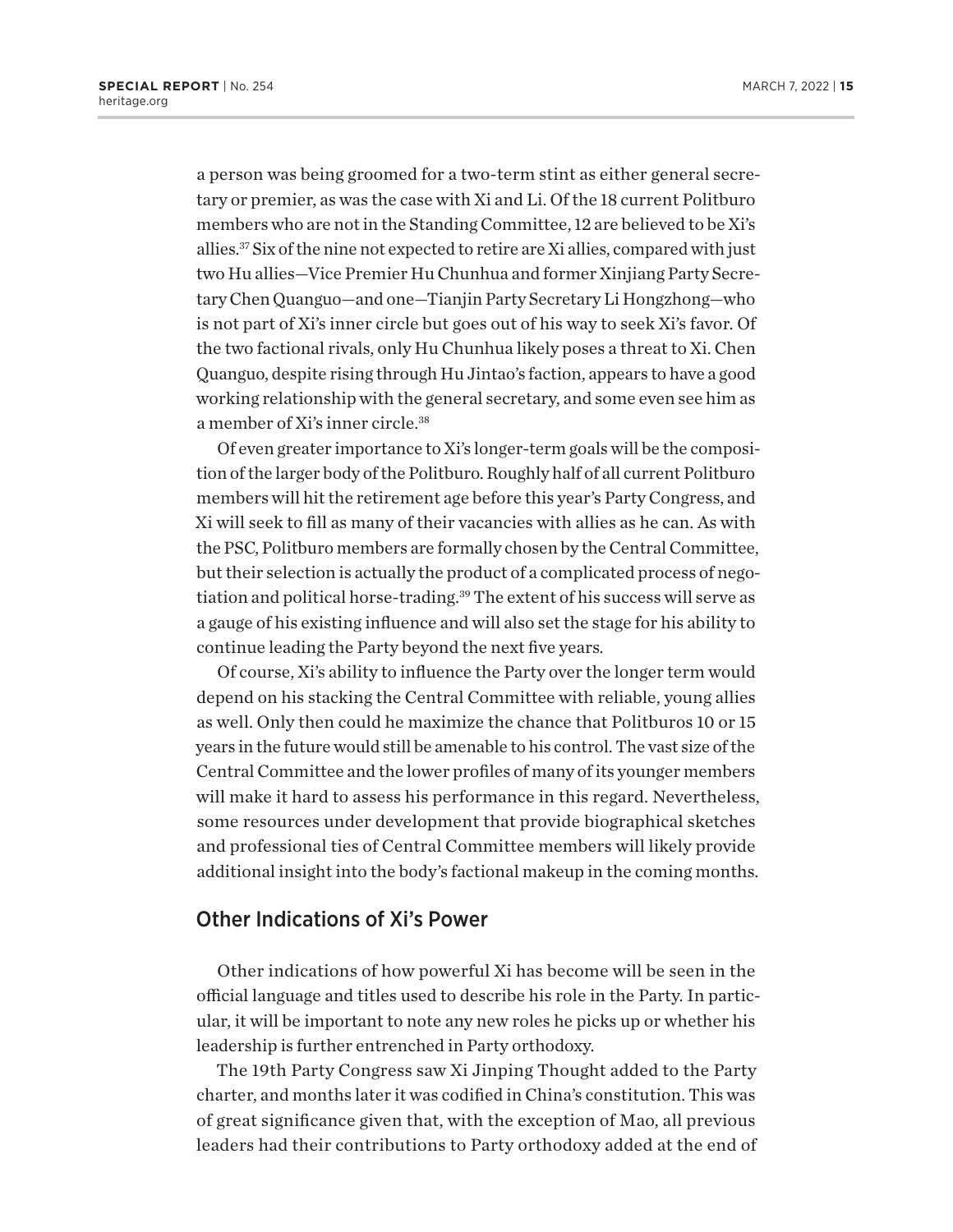<span id="page-18-0"></span>their final terms rather than the beginning of their second terms.<sup>40</sup> Xi is also the first Chinese leader since Mao to get his contribution codified as a "thought" (思想); Deng Xiaoping's contributions were designated as a "theory" (理论), which is a step lower in Chinese official terminology.<sup>41</sup> Finally, Xi joined Mao and Deng as the only CCP leaders to have their names included in the Party charter and constitution—both Jiang and Hu had their governing philosophies added but without their names.<sup>42</sup>

Since shortly before that Party Congress and continuing through the present, senior officials throughout the country have gone out of their way to refer to Xi as the "core" of the Party, and since then Xi has repeatedly been referred to in state-run media as the "people's leader," a term reminiscent of the Mao era.<sup>43</sup> Any further changes in Xi's status that come out of the Party Congress will serve as qualitative indications of how powerful he is. Such developments are more likely following the historical narrative Xi released during the Sixth Plenum in November, which set the stage for further codification of Xi's key role in the Party.<sup>[44](#page-29-0)</sup> In addition, there continues to be speculation that Mao's old title of CCP chairman—which was discontinued in 1982—will be resurrected for Xi[.45](#page-30-0) Such a move, while likely unnecessary for Xi's consolidation of power, would be a further indication of how completely he has eclipsed his predecessors Jiang Zemin and Hu Jintao.

Perhaps even more important will be any institutional changes or flouting of Party custom by Xi or his allies, such as if key Xi people remain in their leadership posts beyond the retirement age. While Xi is expected to flout the norms for himself, if he manages to do so to keep additional allies on—especially for the purpose of filling a key role like premier—that will be indicative of an even more powerful Xi.

Changes such as those highlighted here will not only give clues as to how powerful Xi is ahead of the 20th Party Congress; they will also help determine how much political capital he will have with which to make bold decisions in China's domestic and foreign policy, both enacting much-needed reforms to reduce systemic risks and further centralizing decision-making power around his inner circle.

#### Policy Implications for the Next Five Years and Beyond

The 20th Party Congress will have profound implications for China's trajectory in the coming five to 10 years. While the greatest impact will result from leadership appointments and their effects on China's political stability and Xi's ability to push through his policy program, the CCP work report presented at the congress will lay out what this program will look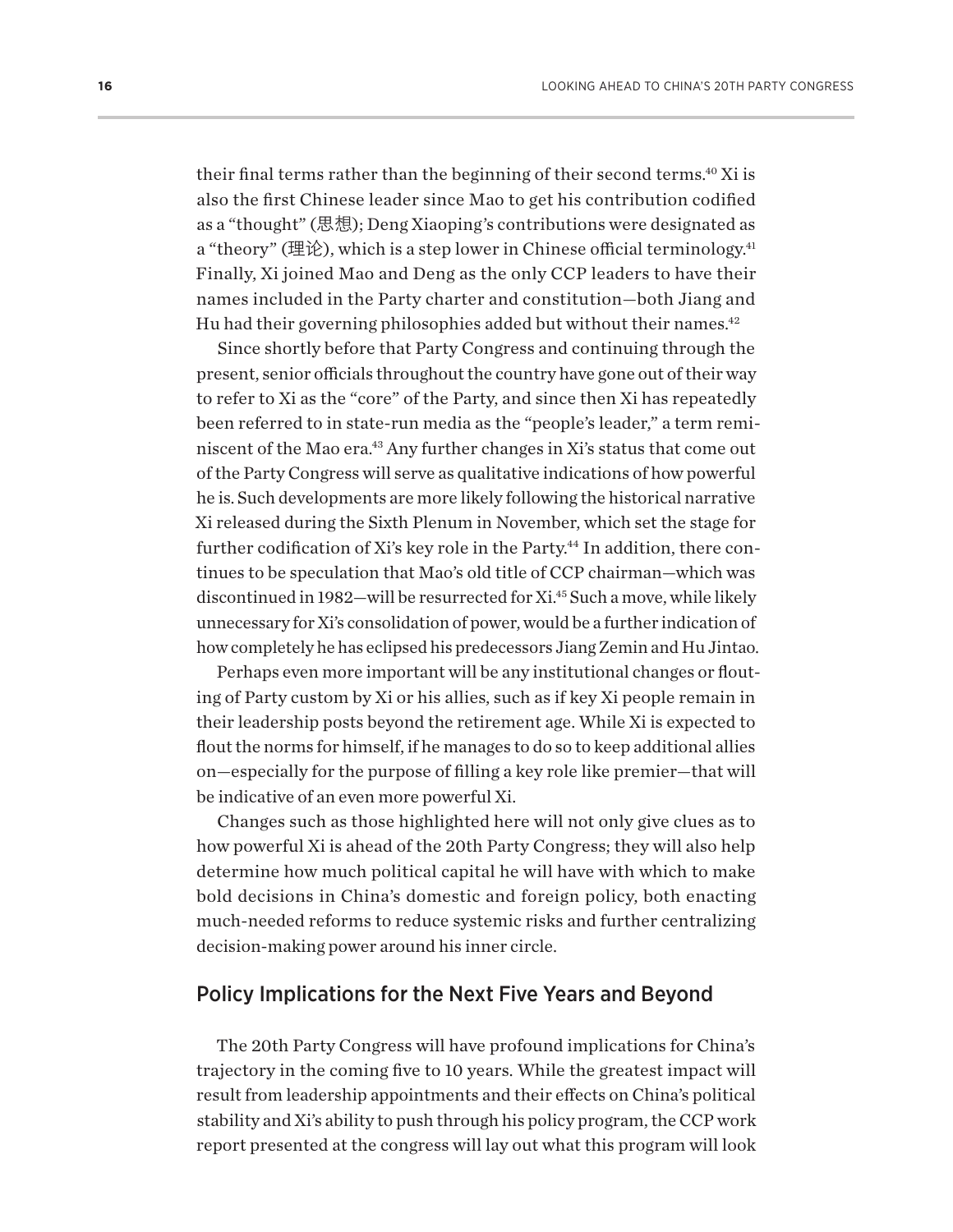<span id="page-19-0"></span>like over the next five years and beyond as the Party pursues its 2035 goals. This publicly available document will not include concrete policies—those will be developed by government bodies at a later date—but it will be the most authoritative statement of the Party's top-line plans. It will serve as the foundation driving the proceedings of the annual NPC sessions and the rationale for policy and regulatory developments in the coming years.

Xi Jinping has presided over a period of profound policy adjustments, and most of these changes had their roots in priorities that were presented at Party Congresses before they were implemented. People familiar with Party work reports presented at these gatherings understand the rationale behind these developments, even if the broad nature of the goals and priorities outlined in them makes it difficult to foresee every individual action. Some of the key changes Xi implemented in his first term—such as the efforts to purge the CCP of corruption and clean up the environment—were outlined in the work report presented by his successor Hu Jintao during the 18th Party Congress in 2012.<sup>46</sup> Likewise, the policy direction of the past four years has been consistent with the priorities outlined in Xi's work report at the 19th Party Congress[.47](#page-30-0)

This Party Congress is unlikely to contain any big policy surprises for those familiar with the path Xi set forth in 2017. The work report presented that year provided a high-level overview of "Xi Jinping Thought on Socialism with Chinese Characteristics for a New Era" (referred to in this paper as simply "Xi Jinping Thought," although this abbreviation is not yet being widely used in official Chinese sources), the governance philosophy tasked with overseeing China's transformation to achieve "socialist modernization" by 2035 and become "a great modern socialist country that is prosperous" by mid-century.<sup>48</sup>

This year's work report will likely distill the 2035 vision into more specific priority areas. In so doing, it will also provide insight into where some of the more controversial aspects of Xi's governance fit into the Party's overall plan.

A brief overview of some of the likely impacts of the Party Congress on China's political, economic, and diplomatic policies follows.

#### Tightening of Political Control

Xi has overseen China's greatest centralization of governing authority in decades. By all appearances, this will be a long-term trend, and the progressive tightening of Party control over society—and Xi's control over the Party—is likely to remain the most conspicuous attribute of Xi's leadership beyond the 20th Party Congress.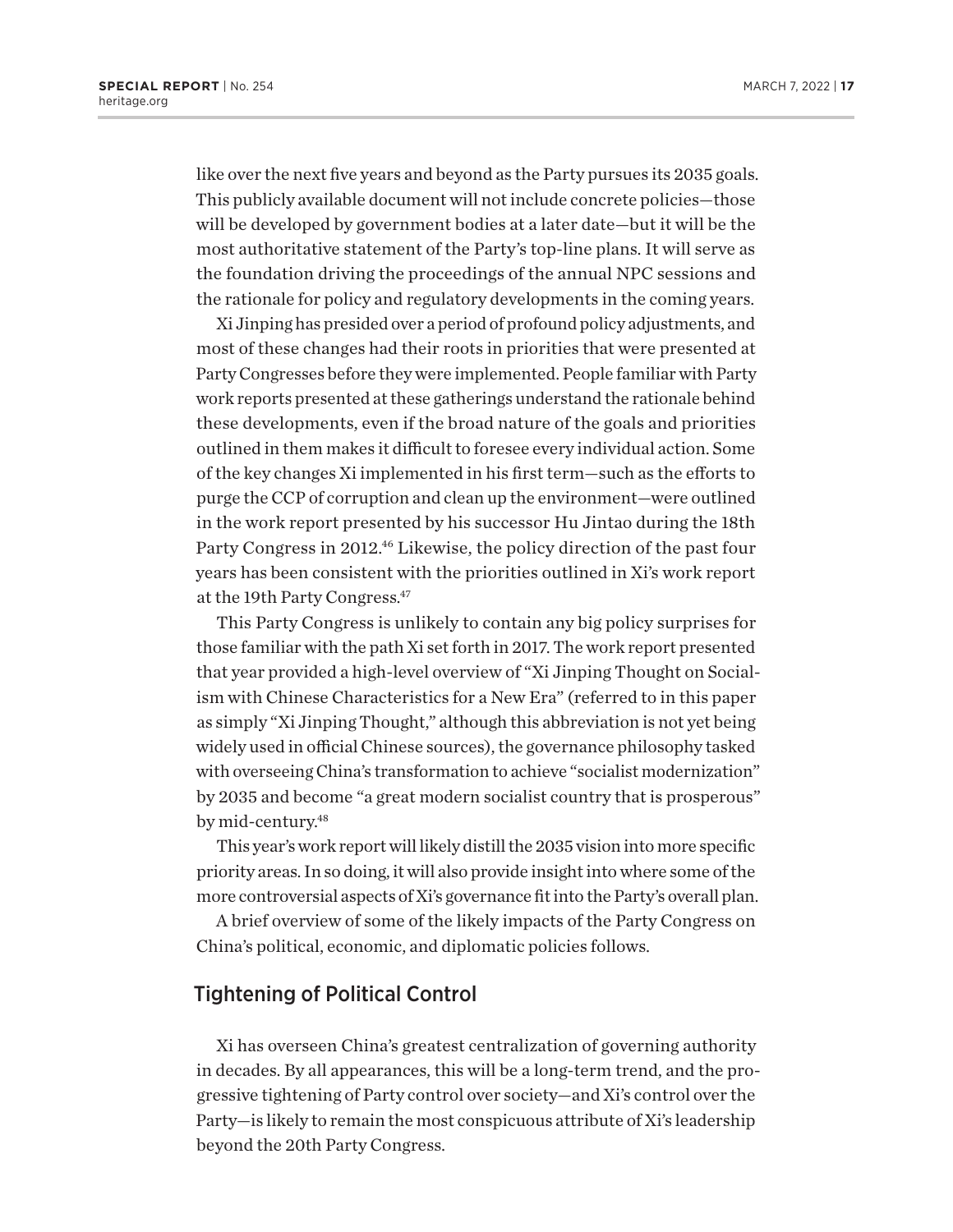<span id="page-20-0"></span>Xi entered office at a time of crisis. Reports of corruption among CCP elites proliferated under Hu's watch, helped by the rapid expansion of internet use and the advent of social media, which enabled these reports to spread in ways that they never had previously. Several widely reported incidents involving the conspicuous high consumption and disregard for legal and social norms among children of senior CCP officials resulted in such a loss of public confidence that Hu's last CCP work report in 2012 warned that failure to clean up the Party could result in its fall from power.<sup>49</sup> This, combined with the circumstances around Bo Xilai's dismissal and arrest, foreshadowed the systemic efforts to strengthen both Party discipline and the Party leadership over all aspects of society that Xi has overseen.

Xi will continue to enforce strict Party discipline following his reappointment to a third term. Xi Jinping Thought requires that cadres both obey the law and firmly align with the Party leadership on all issues. The crackdowns on official corruption and other political transgressions will likely continue unabated after the 20th Party Congress in order to both root out corrupt and unethical practices from the Party and continue Xi's efforts to purge the CCP of his potential rivals.

The Party will also continue to exert control over other areas of society. As stated in one oft-cited Xi quote, "Party and government, military, civilian and learning—east, west, south, north and center—the Party is leader of all."[50](#page-30-0) These tactics continue to intensify, as seen in recent rules aimed at ensuring the entertainment industry promotes socialist values and incorporating Xi Jinping Thought into elementary school curricula[.51](#page-30-0) Deepening the Party's role in all aspects of Chinese society will remain one of Xi's top priorities after the Party Congress.

#### Economic Realignment

Since coming to power, Xi has overseen significant changes in how the government approaches the economy. The 19th Party Congress inaugurated a "new era" characterized by an emphasis of quality over quantitative growth figures, the mitigation of systemic risks, the intensified pursuit of indigenous development of key technologies, and the imperative of spreading wealth more evenly throughout society. These will remain among the most important economic objectives following the 20th Party Congress.

Efforts to transform China's economy were seen during the Hu Jintao era, and Xi started addressing systemic risks during his first term, but it was not until the 19th Party Congress that these priorities took center stage. During that congress, Xi's work report declared that the "principal contradiction"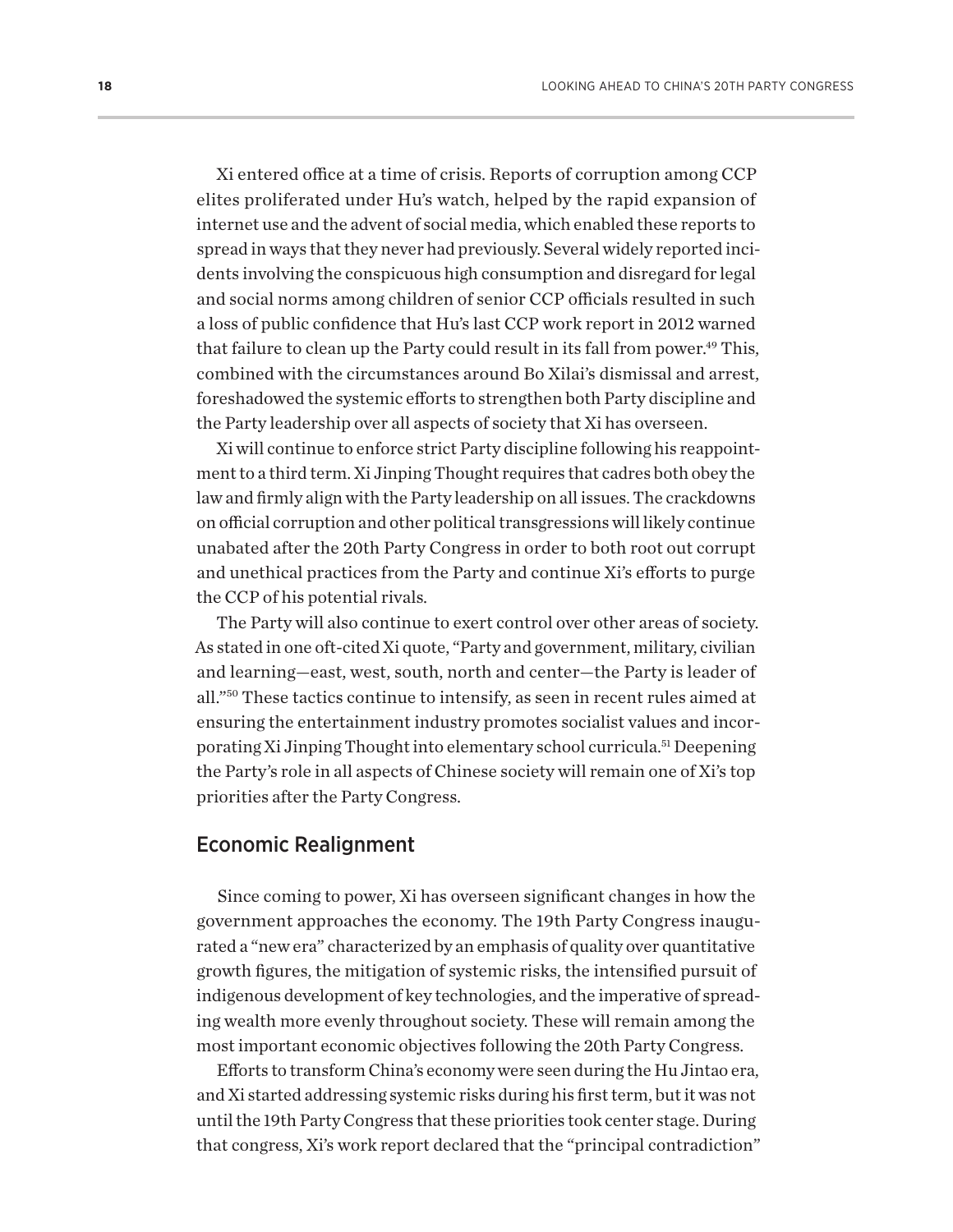<span id="page-21-0"></span>in the economy had changed from "the ever-growing material and cultural needs of the people versus backward social production," which characterized Deng's reform era, to "the contradiction between unbalanced and inadequate development and the people's ever-growing needs for a better life.["52](#page-30-0) "Xi Jinping Thought on Socialism with Chinese Characteristics for a New Era" was presented to address this "contradiction."

Since the 19th Party Congress, additional milestones were marked that further supported the shift to a new development paradigm. Xi announced the eradication of "extreme poverty" in February 2021, declaring victory in the goal of having a "moderately prosperous society" by the CCP's hundred-year anniversary.[53](#page-30-0) While the imprecise definitions of *extreme poverty* and *moderate prosperity* raise questions about what was achieved, there is no question that poverty reduction has been a consistent policy objective in the Xi era and that economic conditions have improved significantly in China's underdeveloped rural regions during his time in office. The next milestone is 2035, the date Xi set as the deadline for China to achieve "socialist modernization.["54](#page-30-0) Finally, at the Sixth Plenum in November 2021, the Central Committee adopted Xi's historical resolution, which eliminated any remaining question that Deng's era of reform and opening is over and China has officially entered Xi's "new era.["55](#page-30-0)

The economic priorities emerging from the 20th Party Congress will largely build on the objectives laid out in the 19th Party Congress work report and provide direction for the next steps toward achieving the 2035 goals. Xi's work report will cover a wide range of priorities and will include many buzzwords that have become ubiquitous in official discourse, such as "the New Development Framework," "dual circulation," and "common prosperity." In-depth discussions of these concepts and their meanings are available in other sources. For the purposes of this report, it is sufficient to highlight a few of the most prominent themes in layman's terms. These will likely include the following:

• Making the economy higher quality, less risky, and more sus**tainable.** The CCP leadership will likely double-down on their efforts to remake China's economy. One way they will do this is through continuing to tighten policy and crack down on sectors and practices that they view as presenting systemic risks, even if it means inflicting significant short-term pain on the economy[.56](#page-30-0) The work report will likely highlight some specific sectors or practices to be brought to heel, which will most likely include technology, finance, real estate, and the other sectors that have been singled out in recent crackdowns. It will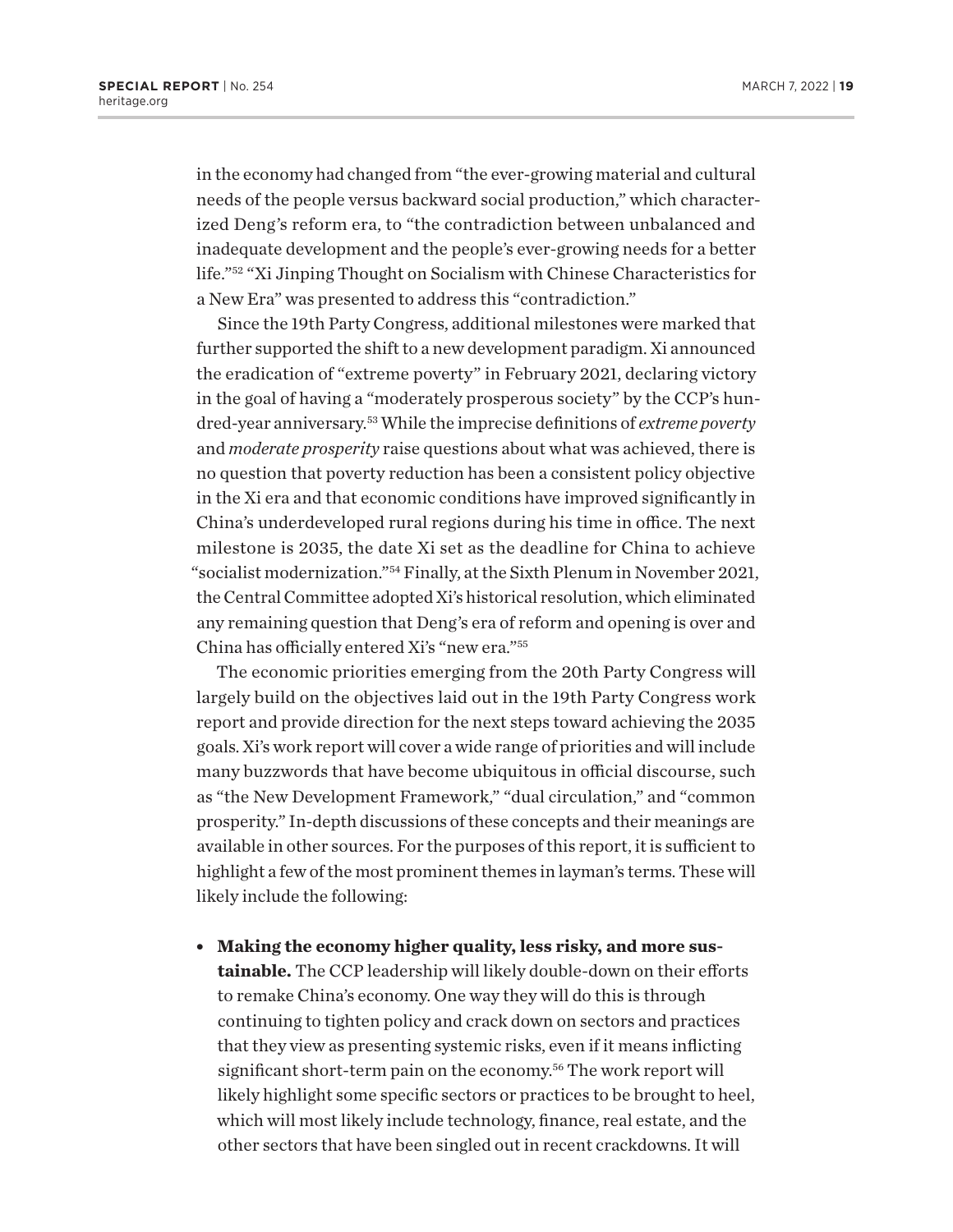<span id="page-22-0"></span>also likely include continuing anti-trust crackdowns and attempts to force over-leveraged businesses in real estate and finance—especially large private and state-owned firms—to divest holdings unrelated to their core business.

One practical way this will be done is through beefing up market regulators, as seen in recently revealed plans for growing and strengthening the State Administration for Market Regulation and the subsequent establishment of that body's new Anti-Monopoly Bureau.<sup>[57](#page-30-0)</sup> These efforts will also be strengthened by the continuing development of the corporate social credit system, which will significantly increase the risks associated with regulatory noncompliance.<sup>58</sup>

- **Evening out the massive wealth disparity.** Though the CCP declared victory in its war on poverty early last year, it knows it has a long way to go before most of its citizens enjoy relative prosperity. Xi in his 2017 work report named growing the middle class and reducing urban–rural wealth disparities among the key indicators for the 2035 goal of "socialist modernization."[59](#page-30-0) Xi's 2022 work report will likely contain further insight into how he intends to carry out these endeavors. While Xi is not going to oversee a mass nationalization of private capital or revert China to the collectivization that characterized the Mao years, the five years following the 20th Party Congress will likely see the "common prosperity" push become more widespread, with an ever-growing slate of regulation and policies aimed at preventing the largest private businesses from dominating the wealth supply and possibly new taxes being created that target the wealthy.<sup>[60](#page-30-0)</sup>
- <sup>l</sup> **Turning China into an industrial powerhouse.** Industrial development was a key component of the 19th Party Congress work report and has become even more urgent since 2018 due to rising geopolitical tensions and the resulting supply chain risks. The work report presented at this Party Congress will most likely call for more urgent actions to fill gaps in China's technology supply chains due to the rising geopolitical tensions and concerns that the United States could prevent China from receiving key technology products and components. At the same time China attempts to develop self-sufficiency in its own supply chains, it will seek to keep itself integrated in the supply chains of other countries.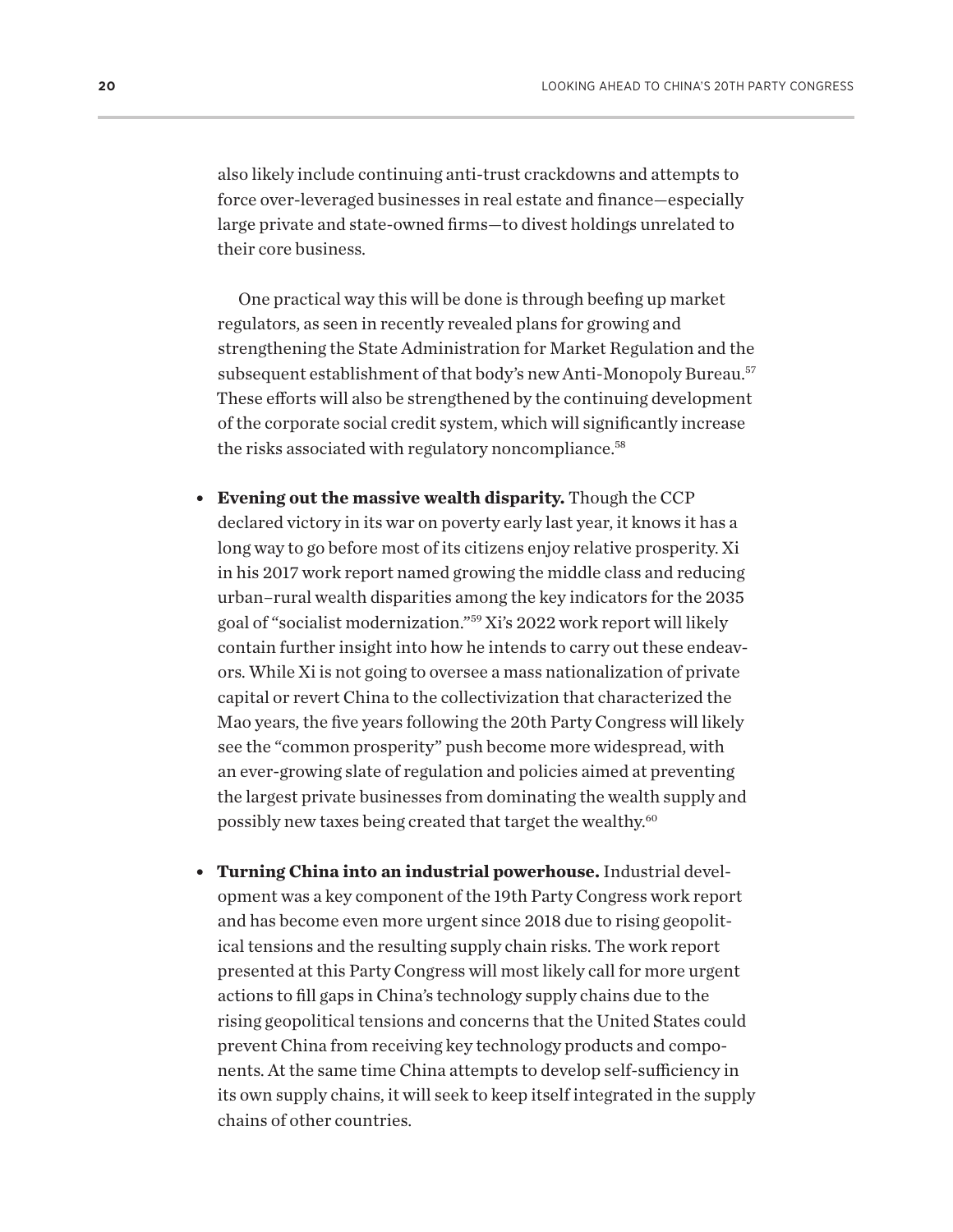#### <span id="page-23-0"></span>Confrontational Foreign Policy

As with the other policy implications of the Party Congress, foreign policy will be impacted more by personnel appointments than by what is presented at the meetings. In addition to the questions surrounding Xi's continued role and the identity of the incoming premier, another important question that the Party Congress will reveal is whether China's top diplomat will sit on the Politburo, as was the case the past four years. The elevated status of the diplomatic establishment since Yang Jiechi was appointed to the Politburo at the 19th Party Congress has been cited as one reason for the abrasive tone in China's foreign relations.<sup>[61](#page-30-0)</sup>

If Yang's replacement—assuming he retires this year in accordance with the age limits—is not a Politburo member, the diplomatic establishment will revert to its previous status of having messaging largely assigned by higher officials outside their hierarchy. This could potentially result in a less confrontational diplomatic style. However, there has been no indication that Yang's successor will not be a Politburo member; the CCP leadership may intend to include the chief diplomat in that body from now on given China's increasing international role and surging geopolitical tensions. Furthermore, given Xi's apparent support for "wolf warrior diplomacy" and its appeal to the Chinese masses, it is unclear whether the tone would change significantly even if the chief diplomat's status were downgraded. If the instructions diplomats are given are just as provocative as their own messaging has been since 2017, then the difference will be negligible.

Compared to domestic priorities, foreign policy typically plays a smaller role in the work reports presented at Party Congresses. However, intensified geopolitical opposition to China may lead to a more expanded discussion in this year's work report. During Xi's "new era," China has gotten into a trade war with the United States and picked quarrels with many other key trading partners and neighbors. Mainstream global views of China have soured over the past few years, and China has only exacerbated the issue through its aggressive diplomatic style.

China is unlikely to substantially change course following the Party Congress. Even if Xi reins in China's diplomats and enforces a less confrontational form of diplomacy, the world's view of China is unlikely to revert to its pre-2018 state. China will not stop seeking to play an ever-growing role in the world, and it is in large part due to its growing and expanding role that the country has hit what one prominent Chinese scholar terms a "rise dilemma": The stronger it becomes on the international stage, the more likely it is to face ever-stiffer opposition from the international community.<sup>62</sup>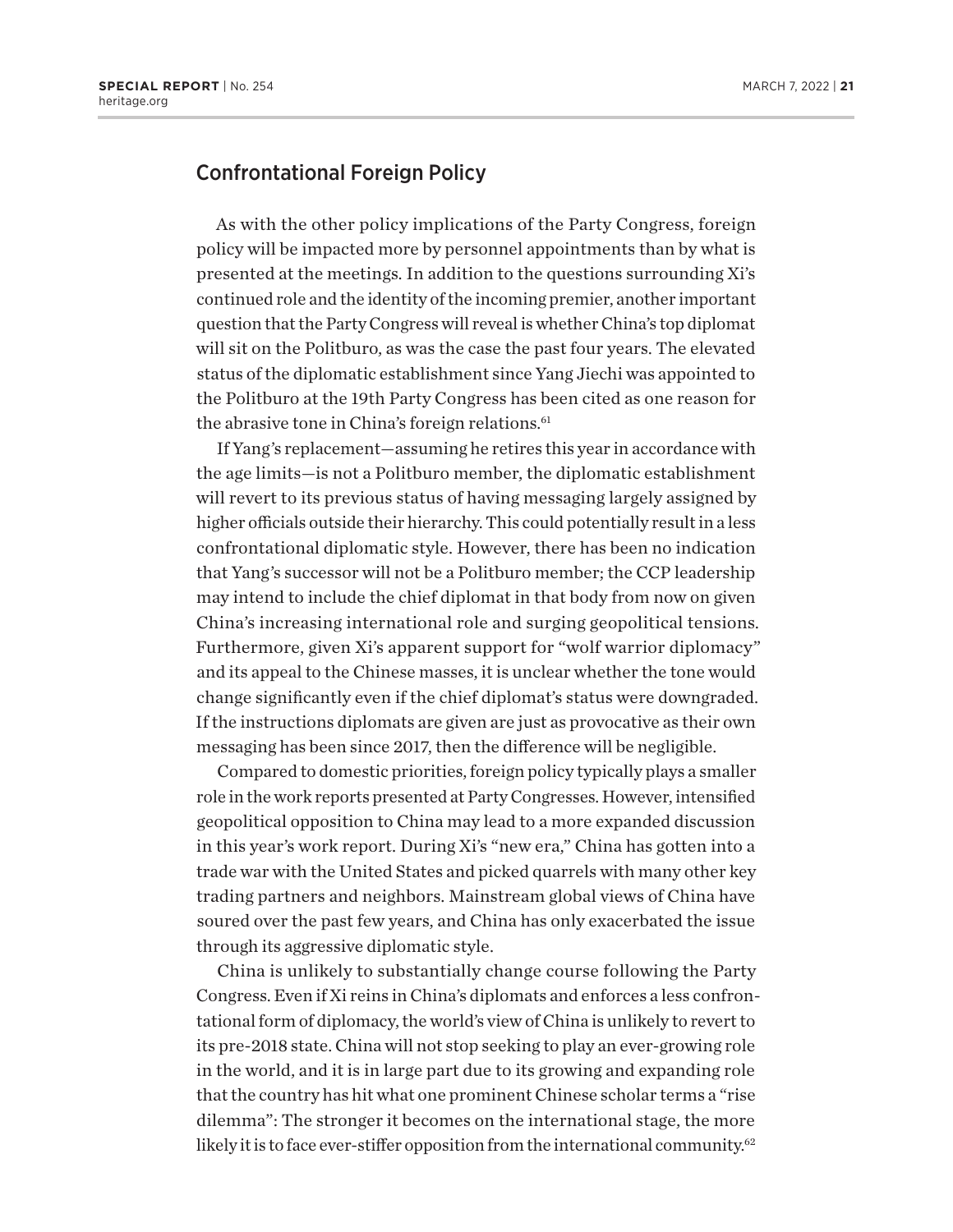<span id="page-24-0"></span>The Party work report will likely provide insight into how Beijing plans to confront its geopolitical troubles, as well as what additional plans it has to reinvigorate the Belt and Road Initiative and strengthen its partnerships with developing countries in various regions. It will also address the status of goals aimed at creating a modern military capable of winning wars anywhere in the world by 2049.<sup>63</sup> The specific goals identified in this area will provide insight into the state of its military development.

#### The Road Ahead

This report has provided an overview of what is currently known about the 20th Party Congress, some of the more likely outcome scenarios, and the broad impacts it will likely have on China's trajectory going forward. Officials, policy analysts, and others with interest in China should continue to monitor developments between now and next fall, when the Party Congress will most likely occur.

Particular attention should be paid to the jockeying and political horse-trading, which has already begun and will characterize the period between now and the start of the congress. Such positioning will take many forms but will be most clearly seen in personnel changes—especially in key provinces and municipalities—and anti-corruption purges. The crackdowns currently underway in multiple sectors, though aimed in large part at addressing noncompliance in anti-monopoly and other regulatory areas, also likely serve to keep elements of Xi's opposition on the defensive and help set the stage for the economic realignment measures that will be unveiled during the Party Congress.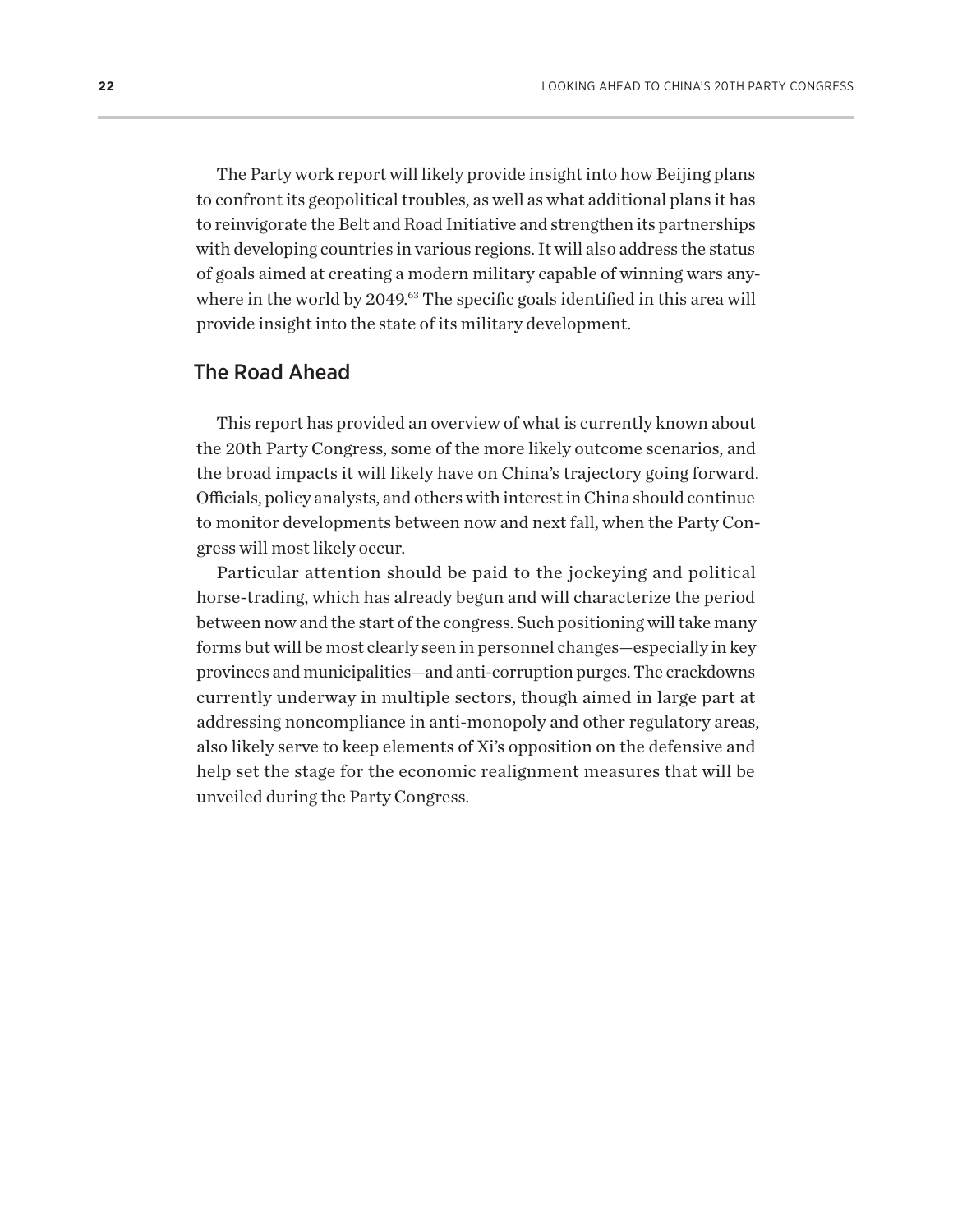### Appendix: People to Watch

Xi Jinping is not the only person who matters in China's political system. If he holds onto power for a third term, as expected, his ability to implement his platform will depend in large part on the makeup of the key leadership bodies, particularly the Politburo and its Standing Committee. Clues regarding the extent of the mandate the Party hands him will also be seen in his success—or lack thereof—at getting one of his allies appointed as premier. While an exhaustive list of the people who could influence these outcomes is beyond the scope of this report, some of the most important people to watch in relation to the 20th Party Congress are identified below.

**Li Keqiang, Premier.** Shortly after the Party Congress, Li will complete his second term as premier and will be constitutionally required to step down from that role. Whether he will remain on the Standing Committee is an open question, however. When the Party Congress is held later this year, he will remain below the customary retirement age for senior CCP cadres, meaning that he could stay in the PSC in a different capacity for one more term. This is significant, as Li is a factional rival of Xi, and his staying in the top decision-making body would mean one fewer spot Xi can place an ally.

**Hu Chunhua, Vice Premier.** Hu is the only vice premier not slated to retire at the 20th Party Congress and is currently the most qualified candidate to replace Li as premier. Born in 1963, Hu will be just 59 years old when the Party Congress is held and would be eligible to serve in that position for 10 years, assuming customary retirement ages are respected. However, Hu is a protégé of current Premier Li Keqiang and former General Secretary Hu Jintao and is likely among Xi's least preferred candidates for this position. Xi may use a variety of tactics to block Hu's appointment, from attempting to appoint one of his protégés as vice premier ahead of the Party Congress or delay Vice Premier Liu He's retirement and make him premier to possibly targeting Hu in an anti-corruption investigation. Such actions would be difficult to carry out, and if Xi were successful, it would provide insight into the extent of his power. Hu has powerful backers and so far has continued to move up the ladder during Xi's reign. As things currently stand, Hu has a pretty good chance of becoming the next premier.

**Chen Min'er, Party Secretary of Chongqing Municipality.** Chen's rise within the Party has been momentous: His 2017 appointment as Party Secretary of Chongqing Municipality, replacing Sun Zhengcai—a rising star widely seen as Xi's eventual successor, who was purged from the CCP amid an anti-corruption investigation—put him in the international spotlight as a likely successor to Xi in 2022. Though Chen was not appointed to the PSC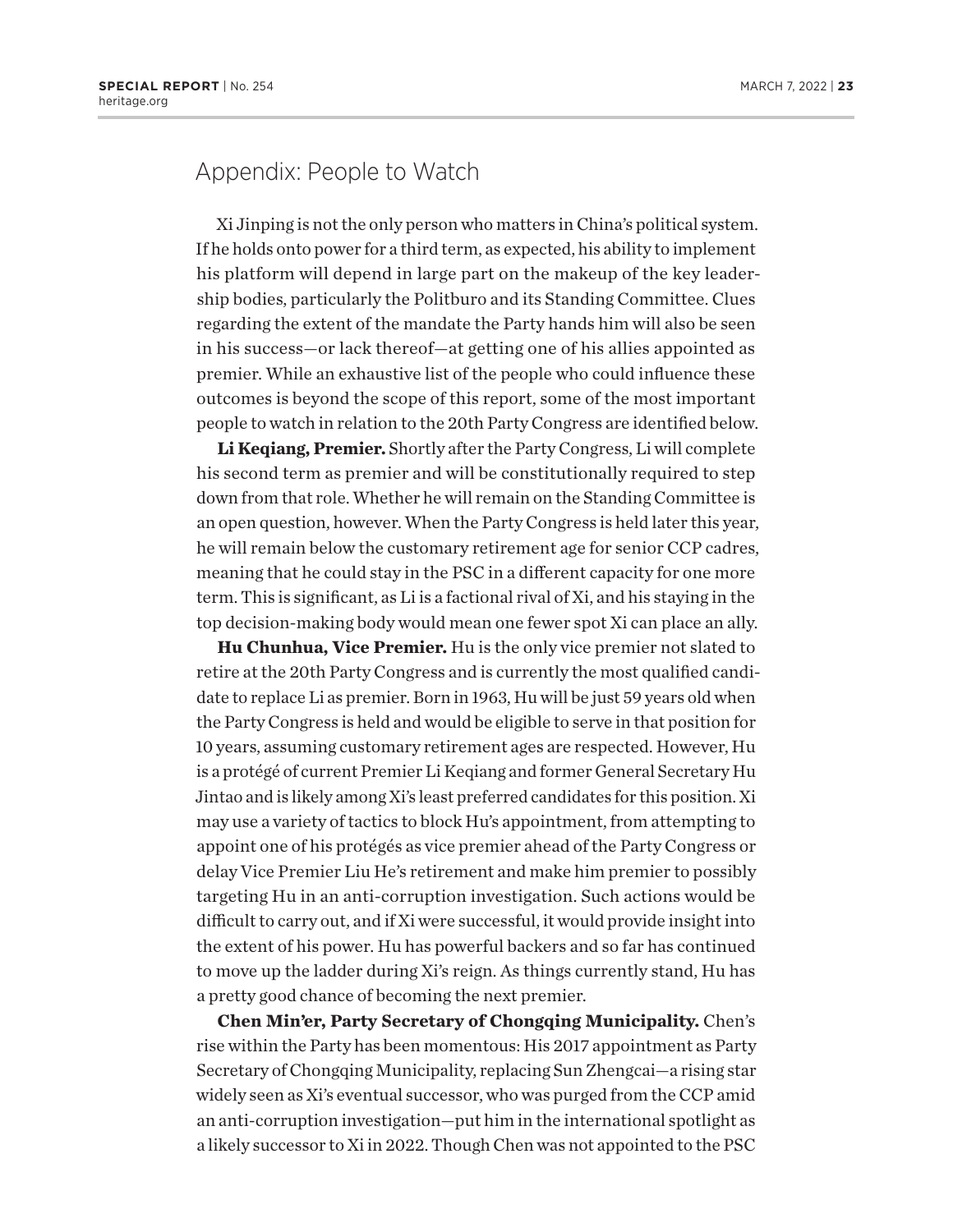<span id="page-26-0"></span>in 2017, making it nearly impossible that he will replace Xi this year, Chen is still one of the Xi allies with a good chance of gaining PSC appointment at the 20th Party Congress. As he will turn 62 years old in September, he has two terms remaining before he is expected to retire, making him a possible choice to succeed Xi in the event that Xi retires in 2027.

**Liu He, Vice Premier.** Liu turned 70 in January and is expected to retire. However, as Liu is one of Xi's most trusted advisers and has been China's chief negotiator at trade talks with the United States, Xi may attempt to delay his retirement and possibly appoint him as premier. He may also arrange for Liu to retire from the Party but remain involved in politics in an unofficial or government position, as occurred with Wang Qishan in 2017.

**Cai Qi, Party Secretary of Beijing Municipality.** Cai's career has taken off in recent years thanks to his long-standing association with Xi, whom he worked under in Fujian and Zhejiang Provinces. Cai's appointment as Beijing Party Secretary in 2017 was unprecedented, catapulting him directly into the Politburo without his ever having been on the Central Committee. In addition to being part of Xi's inner circle, Cai is 66 years old, meaning he will be among the oldest people eligible for appointment to the PSC. Officials with one term remaining before retirement tend to have better chances of getting into the PSC than do their younger peers, who often face stiffer opposition from factional rivals.<sup>[64](#page-30-0)</sup>

**Li Qiang, Party Secretary of Shanghai Municipality.** Another rising star who served under Xi when the latter was Party Secretary of Zhejiang Province, Li now presides over one of China's two most important cities and its greatest financial center. Li will turn 63 in July, giving him exactly five years before hitting the retirement age of 68. Li is a strong candidate for PSC appointment at the 20th Party Congress.

**Li Xi, Party Secretary of Guangdong Province.** As Party Secretary of one of China's most important provinces, which serves as a feeder for higher positions, Li's prospects for advancement in the 20th Party Congress are good. Furthermore, he is considered a Xi ally due to family connections going back to the 1980s and also his ties to Xi ally Wang Qishan.<sup>65</sup> With one term remaining before retirement (Li turns 66 in October), Li is likely to be appointed to a central Party post to make way for a younger Xi ally to enter the Politburo via Guangdong, but he may not be among Xi's top choices for the PSC.

**Ding Xuexiang, Director of the CCP General Office.** Ding is a close ally of Xi, having worked as his secretary while Xi was Party Secretary of Shanghai. Ding's current leadership of the General Office gives him a lot of oversight into the inner workings of the Party. His relative youth—he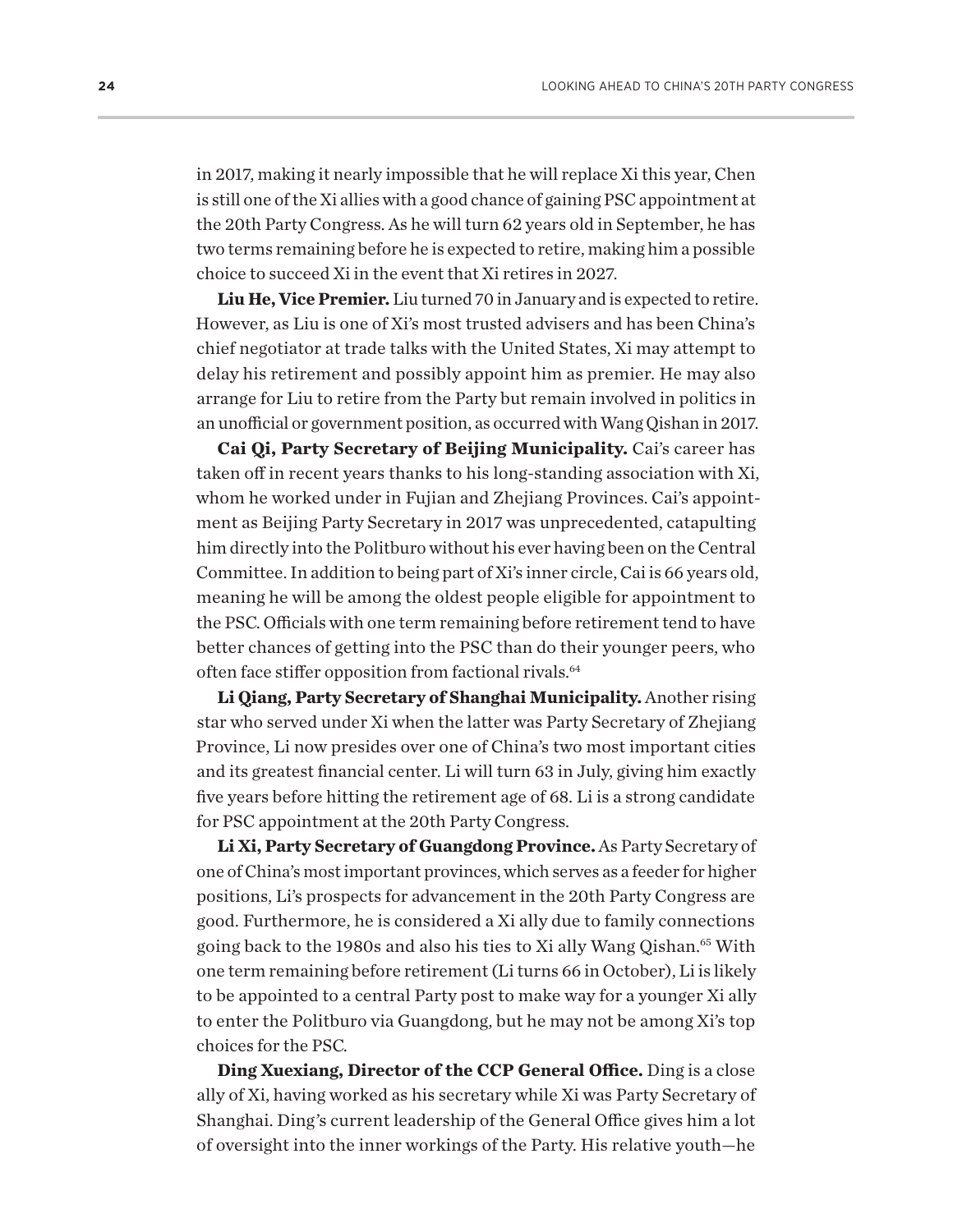<span id="page-27-0"></span>turns 60 in September, making him eligible for two more terms—could make him a possible successor to Xi in 2027 if he is appointed to the PSC this year. However, he lacks the provincial Party Secretary experience that is generally seen as qualifying people for such positions. His young age will also make him less palatable to factional rivals.

**Chen Quanguo, Former Party Secretary of Xinjiang Uighur Autonomous Region.** Chen has earned global infamy due to his role in overseeing the program of forcibly detaining and re-educating Uighurs and other Muslim minorities in Xinjiang. Chen, who will turn 67 this November and likely has one term remaining before retirement, rose to prominence while Party Secretary of Tibet (2011–2016). Although his leadership of two restive ethnic minority regions gives him strong credentials for promotion to higher office, he would be an unorthodox choice for the PSC given his lack of experience leading the Party in any of China's main economic or population centers. Nevertheless, as one of just two Hu Jintao–Li Keqiang protégés in the Politburo that are not expected to retire, attempts could be made to place him in that body. He is also likely the most acceptable Hu protégé from Xi's perspective. Chen was abruptly removed from his position in Xinjiang in December 2021. Though state-run media reported that Chen will be moved to another position, so far no information has been revealed regarding his new assignment and future role in the Party.<sup>[66](#page-30-0)</sup>

**Li Hongzhong, Party Secretary of Tianjin Municipality.** Li will also turn 66 this year and has one term left before he is expected to retire. Though lacking any obvious previous connections with Xi and reportedly close with former General Secretary Jiang Zemin, Li has repeatedly spoken in favor of Xi's role as the Party "core." Though his credentials are not as strong as some of the other Politburo members, his lack of a clear factional affiliation could make him a possible consensus candidate for higher office, possibly even the PSC.

**Huang Kunming, Head of CCP Propaganda Department.** Huang, who turns 66 in November and is eligible for another term, based on Party custom, worked under Xi in Zhejiang Province and is considered a member of his core circle. Huang does not appear to have the leadership experience that would justify a PSC appointment, and he is likely to remain in a central Party position similar to his current job.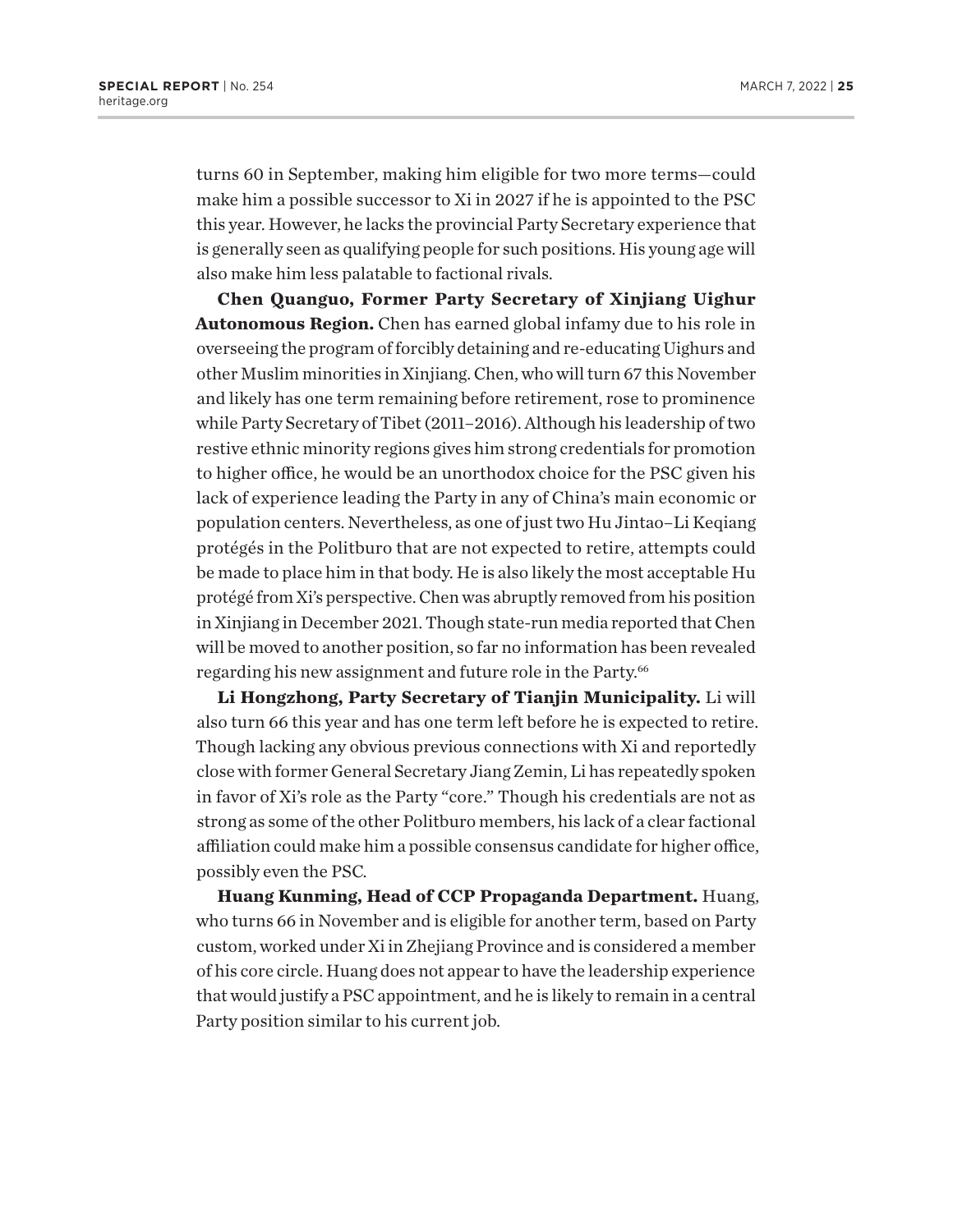### <span id="page-28-0"></span>**Endnotes**

- [1.](#page-4-0) For an explanation of the closed-door negotiations involved in leadership appointments, see Anthony Kuhn, "How Will China Select Its New Leaders at Its Communist Party Congress?," NPR, October 17, 2017, [https://www.npr.org/sections/parallels/2017/10/17/558078791/how-will-china-select-its-new](https://www.npr.org/sections/parallels/2017/10/17/558078791/how-will-china-select-its-new-leaders-at-its-communist-party-congress) [-leaders-at-its-communist-party-congress](https://www.npr.org/sections/parallels/2017/10/17/558078791/how-will-china-select-its-new-leaders-at-its-communist-party-congress) (accessed November 16, 2021).
- [2](#page-4-0). *The Economist*, "Sun's Out: A Potential Successor to Xi Jinping Is Purged," July 20, 2017, [https://www.economist.com/china/2017/07/20/a-potential](https://www.economist.com/china/2017/07/20/a-potential-successor-to-xi-jinping-is-purged) [-successor-to-xi-jinping-is-purged](https://www.economist.com/china/2017/07/20/a-potential-successor-to-xi-jinping-is-purged) (accessed November 16, 2021).
- [3.](#page-4-0) Alice Miller, "Projecting the Next Politburo Standing Committee," Hoover Institution, 2016, [https://www.hoover.org/sites/default/files/research/docs](https://www.hoover.org/sites/default/files/research/docs/clm49am.pdf) [/clm49am.pdf](https://www.hoover.org/sites/default/files/research/docs/clm49am.pdf) (accessed November 16, 2021).
- [4.](#page-5-0) Minxin Pei, "China's Coming Upheaval: Competition, the Coronavirus, and the Weakness of Xi Jinping," *Foreign Affairs*, May/June 2020, [https://www](https://www.foreignaffairs.com/articles/united-states/2020-04-03/chinas-coming-upheaval) [.foreignaffairs.com/articles/united-states/2020-04-03/chinas-coming-upheaval](https://www.foreignaffairs.com/articles/united-states/2020-04-03/chinas-coming-upheaval) (accessed October 8, 2021).
- [5](#page-5-0). Various conversations with well-connected individuals in China, mostly between 2017 and 2021. See also Richard McGregor, Xi Jinping: The Backlash (Penguin Books, 2019), pp. 9–10; Willy Wo-Lap Lam, "Xi Facing Opposition on Different Fronts in Run-Up to Key Party Plenum," *Jamestown Foundation*, September 23, 2021, <https://jamestown.org/program/xi-facing-opposition-on-different-fronts-in-run-up-to-key-party-plenum/> (accessed February 5, 2022).
- [6](#page-5-0). Lily Kuo, "'He Killed a Party and a Country': A Chinese Insider Hits Out at Xi Jinping," *The Guardian*, August 18, 2020, [https://www.theguardian.com](https://www.theguardian.com/world/2020/aug/18/cai-xia-chinese-insider-hits-out-at-xi-jinping-he-killed-a-party-and-a-country) [/world/2020/aug/18/cai-xia-chinese-insider-hits-out-at-xi-jinping-he-killed-a-party-and-a-country](https://www.theguardian.com/world/2020/aug/18/cai-xia-chinese-insider-hits-out-at-xi-jinping-he-killed-a-party-and-a-country) (accessed November 16, 2021). See also Minxin Pei, "China's Rule of Fear," *Project Syndicate*, February 8, 2016, [https://www.project-syndicate.org/commentary/china-fear-bureaucratic-paralysis-by](https://www.project-syndicate.org/commentary/china-fear-bureaucratic-paralysis-by-minxin-pei-2016-02) [-minxin-pei-2016-02](https://www.project-syndicate.org/commentary/china-fear-bureaucratic-paralysis-by-minxin-pei-2016-02) (accessed February 5, 2022); and McGregor, *Xi Jinping: The Backlash*, pp. 44–46.
- [7.](#page-6-0) Bruce J. Dickson, *The Party and the People: Chinese Politics in the 21st Century* (Princeton, NJ: Princeton University Press, 2021), p. 47.
- [8](#page-6-0). For a discussion of how Xi rose to the top of the Party hierarchy, see ibid., pp. 59–63.
- [9](#page-6-0). See Cheng Li, "Xi Jinping's Inner Circle (Part 2: Friends from Xi's Formative Years," Hoover Institution, *China Leadership Monitor*, No. 44 (July 2-14), pp. 6–8, <https://www.hoover.org/sites/default/files/research/docs/clm44cl.pdf> (accessed February 4, 2022).
- [10.](#page-6-0) Two alternate takes on the biographical information—including factional affiliations—of members of the 19th Politburo and PSC are available at Katsuji Nakazawa, "The Power Relationships That Govern China," *Nikkei Asian Review*, [https://asia.nikkei.com/static/vdata/china2017/newsgraphics/chinese](https://asia.nikkei.com/static/vdata/china2017/newsgraphics/chinese-communist-party-leaders/index.html) [-communist-party-leaders/index.html](https://asia.nikkei.com/static/vdata/china2017/newsgraphics/chinese-communist-party-leaders/index.html) (accessed October 7, 2021); and Cheng Li, "China's New Politburo and Politburo Standing Committee," Brookings Institution, October 26, 2017,<https://www.brookings.edu/interactives/chinas-new-politburo-standing-committee/>(accessed November 16, 2021).
- [11.](#page-6-0) Ibid.
- [12.](#page-8-0) BBC News, "China Schools: 'Xi Jinping Thought' Introduced into Curriculum," August 25, 2021, <https://www.bbc.com/news/world-asia-58301575> (accessed November 16, 2021).
- [13.](#page-8-0) See McGregor, *Xi Jinping: The Backlash*, pp. 45–46.
- [14.](#page-8-0) See Michael Cunningham, "China Enters Unsteady Waters as Xi Tightens Grip on Power," *Discourse*, November 15, 2021, [https://www](https://www.discoursemagazine.com/politics/2021/11/15/china-enters-unsteady-waters-as-xi-tightens-grip-on-power/) [.discoursemagazine.com/politics/2021/11/15/china-enters-unsteady-waters-as-xi-tightens-grip-on-power/](https://www.discoursemagazine.com/politics/2021/11/15/china-enters-unsteady-waters-as-xi-tightens-grip-on-power/) (accessed February 7, 2022).
- [15.](#page-9-0) China Digital Times, "Translation: Former Party Professor Calls CCP a Political Zombie," June 12, 2020, [https://chinadigitaltimes.net/2020/06](https://chinadigitaltimes.net/2020/06/translation-former-party-professor-calls-ccp-a-political-zombie/) [/translation-former-party-professor-calls-ccp-a-political-zombie/](https://chinadigitaltimes.net/2020/06/translation-former-party-professor-calls-ccp-a-political-zombie/) (accessed January 21, 2022), cited in Richard McGregor and Jude Blanchette, "After Xi: Future Scenarios for Leadership Succession in Post-Xi Jinping Era," Center for Strategic and International Studies and Lowy Institute, April 2021, [https://csis-website-prod.s3.amazonaws.com/s3fs-public/publication/210421\\_McGregor\\_After\\_Xi\\_0.pdf](https://csis-website-prod.s3.amazonaws.com/s3fs-public/publication/210421_McGregor_After_Xi_0.pdf) (accessed October 8, 2021).
- [16.](#page-9-0) Some of the more useful tools for understanding the backgrounds of Central Committee members are MacroPolo, "The Committee," [https://](https://macropolo.org/digital-projects/the-committee/) [macropolo.org/digital-projects/the-committee/](https://macropolo.org/digital-projects/the-committee/) (accessed November 16, 2021), and China Data Lab, "CCP Elites," 2021, [http://chinadatalab.ucsd.edu](http://chinadatalab.ucsd.edu/elites/) [/elites/](http://chinadatalab.ucsd.edu/elites/) (accessed November 16, 2021). However, factional ties are not always possible to ascertain due in no small part to their informal nature.
- [17](#page-10-0). This argument is less prominent in the lead-up to this Party Congress than it was five years ago (before the 19th Party Congress that resulted in no heir-apparent and the 2018 constitutional amendment that scrapped presidential term limits), but conversations with China specialists indicate that many still view this as a technically feasible outcome. For some examples of publications that appear to assume this possibility, see McGregor and Blanchette, "After Xi," p. 12; Julian B. Gewirtz, "Could Xi Jinping Stay in Power After He Retires? Here's How Deng Xiaoping Did It," *ChinaFile*, October 19, 2017, [https://www.chinafile.com/reporting-opinion/viewpoint/could-xi-jinping-stay-power-after-he-retires-heres-how](https://www.chinafile.com/reporting-opinion/viewpoint/could-xi-jinping-stay-power-after-he-retires-heres-how-deng-xiaoping-did) [-deng-xiaoping-did](https://www.chinafile.com/reporting-opinion/viewpoint/could-xi-jinping-stay-power-after-he-retires-heres-how-deng-xiaoping-did) (accessed February 5, 2022); 21st Century China Center, UC San Diego School of Global Policy and Strategy, "Xi Takes Charge: Implications of the 19th Party Congress for China's Future," 2017, pp. 9–10, [https://china.ucsd.edu/\\_files/2017\\_xi-briefing-web.pdf](https://china.ucsd.edu/_files/2017_xi-briefing-web.pdf) (accessed February 5, 2022).
- [18.](#page-10-0) Deng's full career statistics, including all the party and government roles he held, is available at China Vitae, "Deng Xiaoping," [https://www.chinavitae](https://www.chinavitae.com/biography/Deng_Xiaoping/full) [.com/biography/Deng\\_Xiaoping/full](https://www.chinavitae.com/biography/Deng_Xiaoping/full) (accessed November 16, 2021).
- [19.](#page-10-0) Gewirtz, "Could Xi Jinping Stay in Power After He Retires?"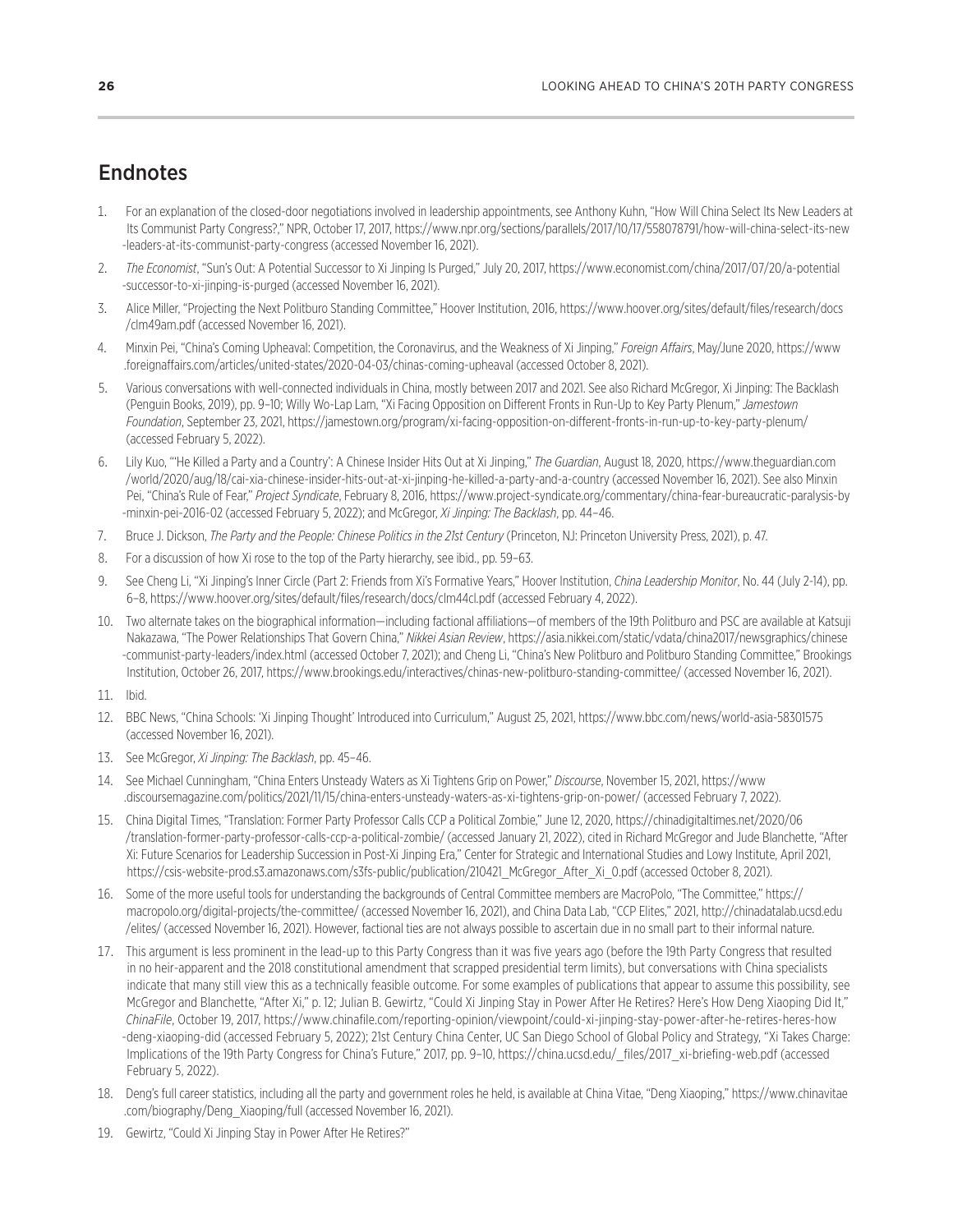- <span id="page-29-0"></span>[20](#page-10-0). Daniel Southerl, "For Deng, Titles Aren't Everything," *Washington Post*, October 1, 1985, [https://www.washingtonpost.com/archive/politics/1985/10/01](https://www.washingtonpost.com/archive/politics/1985/10/01/for-deng-titles-arent-everything/fd06562b-c627-4d30-9ea7-9ae5f50c886f/) [/for-deng-titles-arent-everything/fd06562b-c627-4d30-9ea7-9ae5f50c886f/](https://www.washingtonpost.com/archive/politics/1985/10/01/for-deng-titles-arent-everything/fd06562b-c627-4d30-9ea7-9ae5f50c886f/) (accessed December 8, 2021).
- [21](#page-10-0). Patrick E. Tyler, "Deng Xiaoping: A Political Wizard Who Put China on the Capitalist Road," *New York Times*, February 20, 1997, [https://www.nytimes](https://www.nytimes.com/1997/02/20/world/deng-xiaoping-a-political-wizard-who-put-china-on-the-capitalist-road.html) [.com/1997/02/20/world/deng-xiaoping-a-political-wizard-who-put-china-on-the-capitalist-road.html](https://www.nytimes.com/1997/02/20/world/deng-xiaoping-a-political-wizard-who-put-china-on-the-capitalist-road.html) (accessed February 5, 2022).
- [22](#page-11-0). Xi will turn 69 in 2022. Twenty years later, he will be 89. Deng was 92 when he died in 1997. Jiang Zemin is still alive at the time of this writing; he is 95.
- [23](#page-11-0). *China Daily*, "社评:坚定支持中央修宪建议, 这是理性也是信仰," February 26, 2018, [https://china.chinadaily.com.cn/2018-02/26/content](https://china.chinadaily.com.cn/2018-02/26/content_35738861.htm) [\\_35738861.htm](https://china.chinadaily.com.cn/2018-02/26/content_35738861.htm) (accessed January 21, 2022), cited in McGregor and Blanchette, "After Xi."
- [24](#page-12-0). See, for example, Neil Thomas, "China Politics 2025: Stronger as Xi Goes," MacroPolo, October 26, 2020, [https://macropolo.org/analysis/china](https://macropolo.org/analysis/china-forecast-politics-2025-stronger-as-xi-jinping-goes/) [-forecast-politics-2025-stronger-as-xi-jinping-goes/](https://macropolo.org/analysis/china-forecast-politics-2025-stronger-as-xi-jinping-goes/) (accessed October 8, 2021). Thomas predicts that Xi might remain in office "until around 2035."
- [25](#page-13-0). See career data for the previous premiers—Li Keqiang, Wen Jiabao, Zhu Rongji, Li Peng, Zhao Ziyang, Hua Guofeng—available at [https://www](https://www.chinavitae.com/) [.chinavitae.com/](https://www.chinavitae.com/) (accessed January 21, 2022). Hua Guofeng's bio on *China Vitae* is incomplete, but can be found in alternative sources, such as *Britannica*, "Hua Guofeng," <https://www.britannica.com/biography/Hua-Guofeng> (accessed November 7, 2021).
- [26](#page-13-0). Cheng Li, "Hu Chunhua," Brookings Institution, [https://www.brookings.edu/wp-content/uploads/2018/03/china\\_20180318\\_hu\\_chunhua\\_profile.pdf](https://www.brookings.edu/wp-content/uploads/2018/03/china_20180318_hu_chunhua_profile.pdf) (accessed November 7, 2021).
- [27.](#page-13-0) William Zheng, "China Takes Aim at Corrupt Cadres and Officials in Expanded Inner Mongolia Campaign," *South China Morning Post*, March 18, 2021, <https://www.scmp.com/news/china/politics/article/3125867/china-takes-aim-corrupt-cadres-and-officials-expanded-inner> (accessed October 8, 2021).
- [28](#page-14-0). Taige Hu, "2021 NPC Session: Dissecting the Amendments to the NPC's Two Governing Laws (Updated)," *NPC Observer*, March 12, 2021, [https://](https://npcobserver.com/2021/03/02/2021-npc-session-dissecting-the-amendments-to-the-npcs-two-governing-laws/) [npcobserver.com/2021/03/02/2021-npc-session-dissecting-the-amendments-to-the-npcs-two-governing-laws/](https://npcobserver.com/2021/03/02/2021-npc-session-dissecting-the-amendments-to-the-npcs-two-governing-laws/) (accessed October 8, 2021).
- [29](#page-14-0). Ibid.
- [30.](#page-14-0) Recall the way Xi was reported to have forced through the constitutional amendment eliminating presidential term limits, as highlighted above.
- [31.](#page-15-0) News articles from during Deng's reign provide insight into how Deng dealt with his political opponents. See Southerl, "For Deng, Titles Aren't Everything."
- [32.](#page-15-0) Katsuji Nakazawa, "Analysis: Xi Prepares to Skip Over Little Hu's '6th Generation,'" *Nikkei Asia*, May 20, 2021, [https://asia.nikkei.com/Editor-s-Picks](https://asia.nikkei.com/Editor-s-Picks/China-up-close/Analysis-Xi-prepares-to-skip-over-Little-Hu-s-6th-generation) [/China-up-close/Analysis-Xi-prepares-to-skip-over-Little-Hu-s-6th-generation](https://asia.nikkei.com/Editor-s-Picks/China-up-close/Analysis-Xi-prepares-to-skip-over-Little-Hu-s-6th-generation) (accessed November 16, 2021).
- [33.](#page-15-0) The premier is the head of China's State Council, the responsibilities of which are outlined in Chapter III, Section 3, of China's constitution: National People's Congress of the People's Republic of China, "Constitution of the People's Republic of China," March 14, 2004, [http://www.npc.gov.cn/zgrdw](http://www.npc.gov.cn/zgrdw/englishnpc/Constitution/2007-11/15/content_1372967.htm) [/englishnpc/Constitution/2007-11/15/content\\_1372967.htm](http://www.npc.gov.cn/zgrdw/englishnpc/Constitution/2007-11/15/content_1372967.htm) (accessed November 16, 2021).
- [34.](#page-15-0) See, for example Joseph Kahn, "China's Leaders Deadlocked Over Succession," *New York Times*, October 4, 2007, [https://www.nytimes.com/2007/10](https://www.nytimes.com/2007/10/04/world/asia/04iht-05china.7759885.html) [/04/world/asia/04iht-05china.7759885.html](https://www.nytimes.com/2007/10/04/world/asia/04iht-05china.7759885.html) (accessed February 5, 2022).
- [35.](#page-16-0) Choi Chi-yuk, "Li Zhanshu: Key Aide to China's Xi Jinping Vaults to Top of Communist Party," *South China Morning Post*, October 25, 2017, [https://www](https://www.scmp.com/news/china/policies-politics/article/2116576/li-zhanshu-key-aide-chinas-xi-jinping-vaults-top) [.scmp.com/news/china/policies-politics/article/2116576/li-zhanshu-key-aide-chinas-xi-jinping-vaults-top](https://www.scmp.com/news/china/policies-politics/article/2116576/li-zhanshu-key-aide-chinas-xi-jinping-vaults-top) (accessed November 7, 2021).
- [36](#page-16-0). *South China Morning Post*, "Wang Qishan Still Attending Top Communist Party Meetings and in Line for China's Vice-Presidency," December 1, 2017, <https://www.scmp.com/news/china/policies-politics/article/2122382/wang-qishan-still-attending-top-communist-party>(accessed November 7, 2021).
- [37.](#page-17-0) Factional affiliations are presented and explained in Nakazawa, "Power Relationships." Additional relevant biographical information available in Li, "China's New Politburo."
- [38.](#page-17-0) See, for example, Choi Chi-yuk, "How New Xinjiang Party Boss Became Front Runner in Race to Be One of China's Most Powerful Men," *South China Morning Post*, October 30, 2016, [https://www.scmp.com/news/china/policies-politics/article/2029351/how-new-xinjiang-party-boss-became-front](https://www.scmp.com/news/china/policies-politics/article/2029351/how-new-xinjiang-party-boss-became-front-runner-race-be) [-runner-race-be](https://www.scmp.com/news/china/policies-politics/article/2029351/how-new-xinjiang-party-boss-became-front-runner-race-be) (accessed November 7, 2021).
- [39.](#page-17-0) For a discussion of how China's top leaders are selected, see Cheng Li, "The Battle for China's Top Nine Leadership Posts," *Washington Quarterly*, Vol. 35, No. 1 (2012), pp. 131–145, [https://csis-website-prod.s3.amazonaws.com/s3fs-public/legacy\\_files/files/publication/twq12winterli.pdf](https://csis-website-prod.s3.amazonaws.com/s3fs-public/legacy_files/files/publication/twq12winterli.pdf) (accessed December 9, 2021).
- [40.](#page-18-0) Reuters, "China to Enshrine Xi's Thought into State Constitution amid National 'Fervor,'" January 19, 2018, [https://www.reuters.com/article/us-china](https://www.reuters.com/article/us-china-politics/china-to-enshrine-xis-thought-into-state-constitution-amid-national-fervor-idUSKBN1F812P) [-politics/china-to-enshrine-xis-thought-into-state-constitution-amid-national-fervor-idUSKBN1F812P](https://www.reuters.com/article/us-china-politics/china-to-enshrine-xis-thought-into-state-constitution-amid-national-fervor-idUSKBN1F812P) (accessed November 7, 2021).
- [41.](#page-18-0) Ibid.
- [42.](#page-18-0) Ibid.
- [43.](#page-18-0) Chun Han Wong, "As China's Troubles Mushroom, Xi Collects a Special Title," *Wall Street Journa*l, December 28, 2019, [https://www.wsj.com/articles/as](https://www.wsj.com/articles/as-chinas-troubles-mushroom-xi-collects-a-special-title-11577525539) [-chinas-troubles-mushroom-xi-collects-a-special-title-11577525539](https://www.wsj.com/articles/as-chinas-troubles-mushroom-xi-collects-a-special-title-11577525539) (accessed November 7, 2021).
- [44.](#page-18-0) Michael Cunningham, "Xi Jinping Is About to Cement His Hold on Power in China," *The Hil*l, November 8, 2021, [https://thehill.com/opinion](https://thehill.com/opinion/international/580548-xi-jinping-is-about-to-cement-his-hold-on-power-in-china) [/international/580548-xi-jinping-is-about-to-cement-his-hold-on-power-in-china](https://thehill.com/opinion/international/580548-xi-jinping-is-about-to-cement-his-hold-on-power-in-china) (accessed December 9, 2021).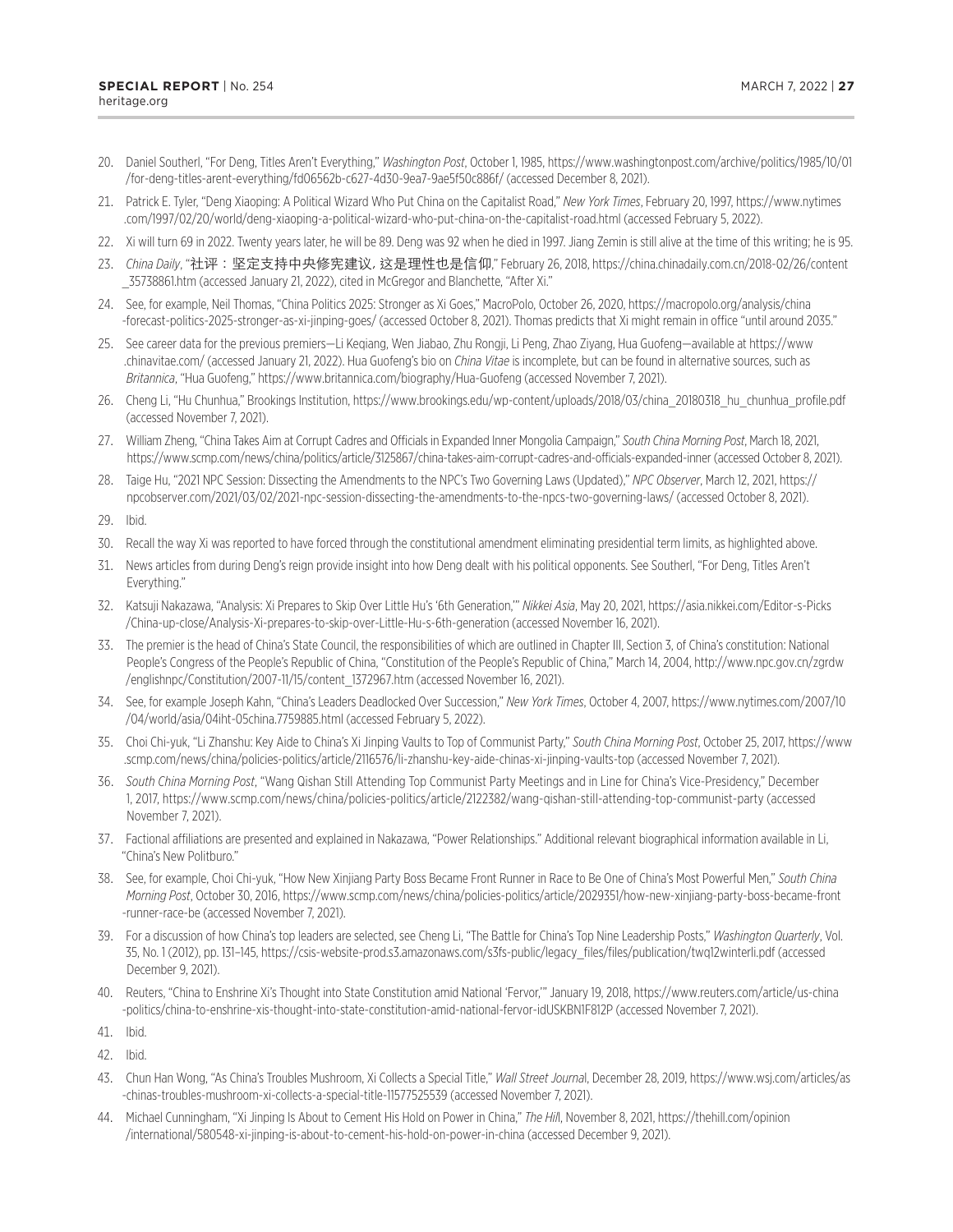- <span id="page-30-0"></span>[45.](#page-18-0) Christian Shepherd, "Xi Jinping Sets Stage to Resurrect 'Chairman' Title Created by Mao," *Financial Times*, August 25, 2020, [https://www.ft.com](https://www.ft.com/content/a320f178-2902-46e4-94ef-788ca8a06e9d) [/content/a320f178-2902-46e4-94ef-788ca8a06e9d](https://www.ft.com/content/a320f178-2902-46e4-94ef-788ca8a06e9d) (accessed November 7, 2021).
- [46.](#page-19-0) Hu Jintao, "Full Text of Hu Jintao's Report at 18th Party Congress," Embassy of the People's Republic of China in the United States of America, November 27, 2012, [http://www.china-embassy.org/eng/zt/18th\\_CPC\\_National\\_Congress\\_Eng/t992917.htm](http://www.china-embassy.org/eng/zt/18th_CPC_National_Congress_Eng/t992917.htm) (accessed November 7, 2021).
- [47.](#page-19-0) Xi Jinping, "Secure a Decisive Victory in Building a Moderately Prosperous Society in All Respects and Strive for the Great Success of Socialism with Chinese Characteristics for a New Era," Xinhua, October 18, 2017, [http://www.xinhuanet.com/english/download/Xi\\_Jinping's\\_report\\_at\\_19th\\_CPC](http://www.xinhuanet.com/english/download/Xi_Jinping) [\\_National\\_Congress.pdf](http://www.xinhuanet.com/english/download/Xi_Jinping) (accessed October 8, 2021).

[48.](#page-19-0) Ibid.

- [49.](#page-20-0) Hu, "Hu Jintao's Report."
- [50](#page-20-0). Cited in Chris Buckley, "Xi Jinping Assuming New Status as China's 'Core' Leader," *New York Times*, February 4, 2016, [https://www.nytimes.com/2016](https://www.nytimes.com/2016/02/05/world/asia/china-president-xi-jinping-core.html) [/02/05/world/asia/china-president-xi-jinping-core.html](https://www.nytimes.com/2016/02/05/world/asia/china-president-xi-jinping-core.html) (accessed October 8, 2021).
- [51](#page-20-0). Michael Cunningham, "China's 'Revolution' Profound but Not Unprecedented," The Daily Signal, September 17, 2021, [https://www.dailysignal.com/2021](https://www.dailysignal.com/2021/09/17/chinas-revolution-is-profound-but-not-unprecedented/) [/09/17/chinas-revolution-is-profound-but-not-unprecedented/.](https://www.dailysignal.com/2021/09/17/chinas-revolution-is-profound-but-not-unprecedented/)
- [52](#page-21-0). Xi, "Secure a Decisive Victory."
- [53](#page-21-0). *Xinhua*, "Xi Declares 'Complete Victory' in Eradicating Absolute Poverty in China," February 25, 2021, [http://www.xinhuanet.com/english/2021-02/25](http://www.xinhuanet.com/english/2021-02/25/c_139765861.htm) [/c\\_139765861.htm](http://www.xinhuanet.com/english/2021-02/25/c_139765861.htm) (accessed October 8, 2021).
- [54](#page-21-0). Xi, "Secure a Decisive Victory."
- [55](#page-21-0). *China Daily*, "Communique of the Sixth Plenary Session of the 19th Central Committee of the Communist Party of China," November 12, 2021, [https://](https://global.chinadaily.com.cn/a/202111/12/WS618da386a310cdd39bc74dcd.html) [global.chinadaily.com.cn/a/202111/12/WS618da386a310cdd39bc74dcd.html](https://global.chinadaily.com.cn/a/202111/12/WS618da386a310cdd39bc74dcd.html) (accessed November 22, 2021).
- [56](#page-21-0). Michael Cunningham, "China's Tech Sector Is Too Big to Fail—That's Why Beijing Is Cracking Down on It," *19FortyFive*, August 25, 2021, [https://www](https://www.19fortyfive.com/2021/08/chinas-tech-sector-is-too-big-to-fail-thats-why-beijing-is-cracking-down-on-it/) [.19fortyfive.com/2021/08/chinas-tech-sector-is-too-big-to-fail-thats-why-beijing-is-cracking-down-on-it/](https://www.19fortyfive.com/2021/08/chinas-tech-sector-is-too-big-to-fail-thats-why-beijing-is-cracking-down-on-it/) (accessed November 2, 2021).
- [57](#page-22-0). Reuters, "EXCLUSIVE China Readies Plan to Elevate Status of Antitrust Unit—Sources," October 13, 2021, [https://www.reuters.com/world/china](https://www.reuters.com/world/china/exclusive-china-readies-plan-elevate-status-antitrust-unit-sources-2021-10-13/) [/exclusive-china-readies-plan-elevate-status-antitrust-unit-sources-2021-10-13/](https://www.reuters.com/world/china/exclusive-china-readies-plan-elevate-status-antitrust-unit-sources-2021-10-13/) (accessed November 16, 2021); and Reuters, "China Appoints Chief of National Anti-Monopoly Bureau," November 15, 2021, [https://www.reuters.com/business/china-appoints-chief-national-anti-monopoly-bureau-2021](https://www.reuters.com/business/china-appoints-chief-national-anti-monopoly-bureau-2021-11-15/) [-11-15/](https://www.reuters.com/business/china-appoints-chief-national-anti-monopoly-bureau-2021-11-15/) (accessed January 25, 2022).
- [58](#page-22-0). Kendra Shaefer, "China's Corporate Social Credit System: Context, Competition, Technology and Geopolitics," U.S.–China Economic and Security Review Commission, November 16, 2020, [https://www.uscc.gov/sites/default/files/2020-12/Chinas\\_Corporate\\_Social\\_Credit\\_System.pdf](https://www.uscc.gov/sites/default/files/2020-12/Chinas_Corporate_Social_Credit_System.pdf) (accessed November 7, 2021).
- [59](#page-22-0). Xi, "Secure a Decisive Victory," p. 24.
- [60](#page-22-0). For the most authoritative explanation of what Xi intends for "common prosperity," see Xi Jinping, "To Firmly Drive Common Prosperity," trans. Adam Ni, *China Neican*, October 17, 2021, <https://www.neican.org/p/to-firmly-drive-common-prosperity>(accessed November 7, 2021).
- [61](#page-23-0). Dean Cheng, "Challenging China's 'Wolf Warrior' Diplomats," Heritage Foundation *Backgrounder* No. 3504, July 6, 2020, [https://www.heritage.org](https://www.heritage.org/asia/report/challenging-chinas-wolf-warrior-diplomats) [/asia/report/challenging-chinas-wolf-warrior-diplomats](https://www.heritage.org/asia/report/challenging-chinas-wolf-warrior-diplomats) (accessed October 8, 2021).
- [62](#page-23-0). Yan Xuetong, 世界权力的转移:政治领导与战略竞争 (*The Transition of World Power: Political Leadership and Strategic Competition*) (Beijing: Peking University Press, 2015), pp. 19–20.
- [63](#page-24-0). Lindsay Maizland, "China's Modernizing Military," Council on Foreign Relations, February 5, 2020, [https://www.cfr.org/backgrounder/chinas](https://www.cfr.org/backgrounder/chinas-modernizing-military) [-modernizing-military](https://www.cfr.org/backgrounder/chinas-modernizing-military) (accessed November 7, 2021).
- [64](#page-26-0). Joseph Fewsmith, "The 19th Party Congress: Ringing in Xi Jinping's New Age," *China Leadership Monitor* No. 55 (2018), p. 3, [https://www.hoover.org](https://www.hoover.org/sites/default/files/research/docs/clm55-jf-final.pdf) [/sites/default/files/research/docs/clm55-jf-final.pdf](https://www.hoover.org/sites/default/files/research/docs/clm55-jf-final.pdf) (accessed December 9, 2021).
- [65](#page-26-0). Cheng Li, "Li Xi," Brookings Institution, [https://www.brookings.edu/wp-content/uploads/2017/10/china\\_20171013\\_19thpartycongress\\_li\\_xi.pdf](https://www.brookings.edu/wp-content/uploads/2017/10/china_20171013_19thpartycongress_li_xi.pdf) (accessed December 9, 2021).
- [66](#page-27-0). Reuters, "China Replaces Xinjiang Communist Party Chief Chen," December 26, 2021, [https://www.reuters.com/world/china/china-replaces-xinjiang](https://www.reuters.com/world/china/china-replaces-xinjiang-communist-party-chief-chen-2021-12-26/) [-communist-party-chief-chen-2021-12-26/](https://www.reuters.com/world/china/china-replaces-xinjiang-communist-party-chief-chen-2021-12-26/) (accessed January 26, 2022).